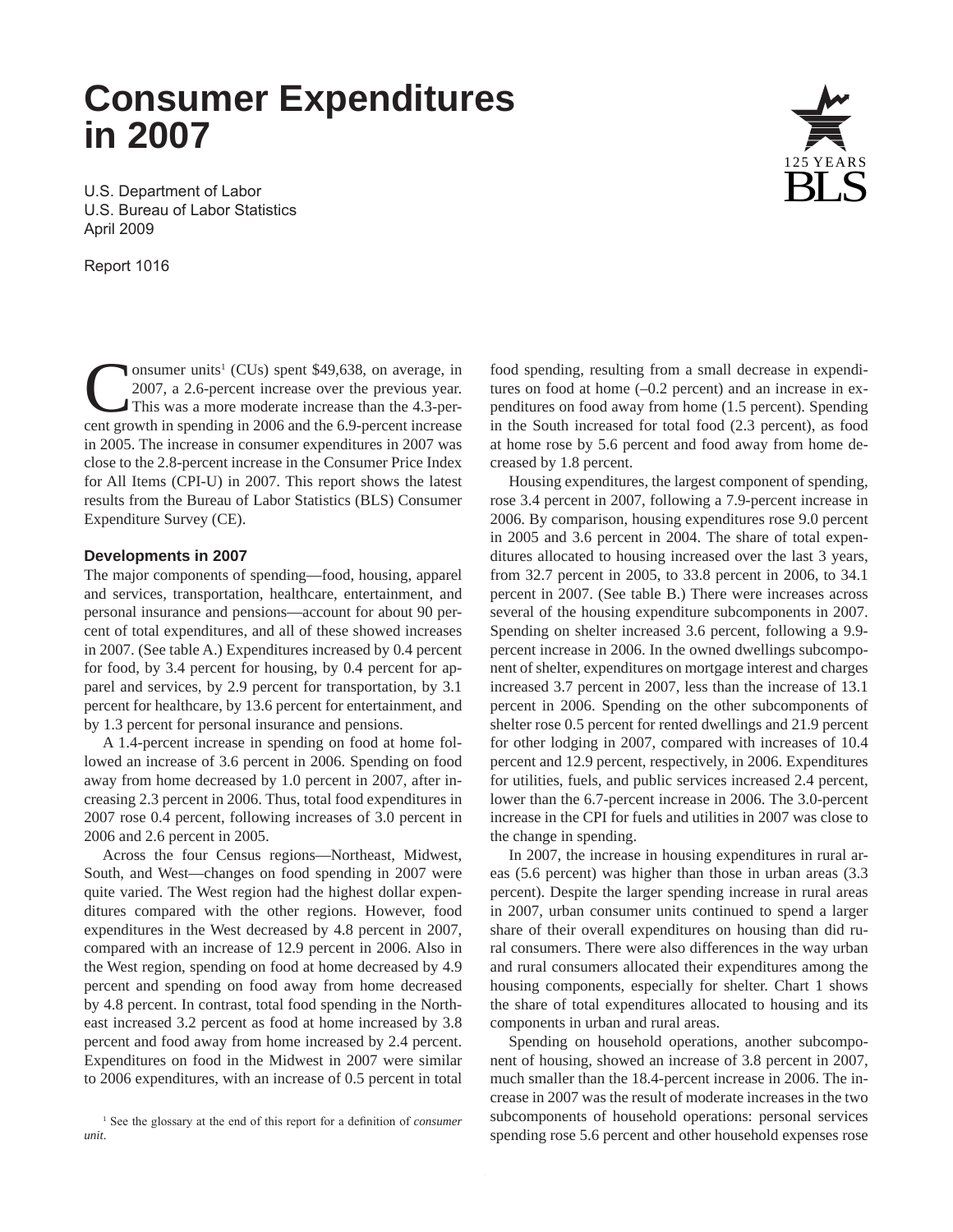| Table A. Average annual expenditures of all consumer units and percent changes, Consumer Expenditure Survey, 2005–07 |  |  |  |  |  |  |  |
|----------------------------------------------------------------------------------------------------------------------|--|--|--|--|--|--|--|
|----------------------------------------------------------------------------------------------------------------------|--|--|--|--|--|--|--|

|                                         |          |          |          | Percent change |          |
|-----------------------------------------|----------|----------|----------|----------------|----------|
| Item                                    | 2005     | 2006     | 2007     | 2005-06        | 2006-07  |
| Number of consumer units (in thousands) | 117,356  | 118,843  | 120,171  | .              | $\cdots$ |
|                                         | \$58,712 | \$60,533 | \$63,091 | $\cdots$       | $\cdots$ |
| Averages:                               |          |          |          |                |          |
|                                         | 48.6     | 48.7     | 48.8     | .              | .        |
|                                         | 2.5      | 2.5      | 2.5      | $\cdots$       | .        |
|                                         | 1.3      | 1.3      | 1.3      | .              |          |
|                                         | 2.0      | 1.9      | 1.9      | $\cdots$       | .        |
|                                         | 67       | 67       | 67       | $\cdots$       | $\cdots$ |
|                                         | \$46,409 | \$48,398 | \$49,638 | 4.3            | 2.6      |
|                                         | 5,931    | 6,111    | 6,133    | 3.0            | $\cdot$  |
|                                         | 3,297    | 3,417    | 3,465    | 3.6            | 1.4      |
| Cereals and bakery products             | 445      | 446      | 460      | .2             | 3.1      |
|                                         | 764      | 797      | 777      | 4.3            | $-2.5$   |
|                                         | 378      | 368      | 387      | $-2.6$         | 5.2      |
|                                         | 552      | 592      | 600      | 7.2            | 1.4      |
|                                         | 1,158    | 1,212    | 1,241    | 4.7            | 2.4      |
|                                         | 2,634    | 2,694    | 2,668    | 2.3            | $-1.0$   |
|                                         | 426      | 497      | 457      | 16.7           | $-8.0$   |
|                                         | 15,167   | 16,366   | 16,920   | 7.9            | 3.4      |
|                                         | 8,805    | 9,673    | 10,023   | 9.9            | 3.6      |
|                                         | 3,183    | 3,397    | 3,477    | 6.7            | 2.4      |
|                                         | 801      | 948      | 984      | 18.4           | 3.8      |
|                                         | 611      | 640      | 639      | 4.7            | $-.2$    |
| Household furnishings and equipment     | 1,767    | 1,708    | 1,797    | $-3.3$         | 5.2      |
|                                         | 1.886    | 1.874    | 1,881    | $-.6$          | .4       |
|                                         | 8,344    | 8,508    | 8,758    | 2.0            | 2.9      |
|                                         | 3,544    | 3,421    | 3,244    | $-3.5$         | $-5.2$   |
|                                         | 2,013    | 2,227    | 2,384    | 10.6           | 7.0      |
|                                         | 2,339    | 2,355    | 2,592    | .7             | 10.1     |
|                                         | 448      | 505      | 538      | 12.7           | 6.5      |
|                                         | 2.664    | 2.766    | 2,853    | 3.8            | 3.1      |
|                                         | 2,388    | 2,376    | 2,698    | $-.5$          | 13.6     |
|                                         | 541      | 585      | 588      | 8.1            | .5       |
|                                         | 126      | 117      | 118      | $-7.1$         | .9       |
|                                         | 940      | 888      | 945      | $-5.5$         | 6.4      |
| Tobacco products and smoking supplies   | 319      | 327      | 323      | 2.5            | $-1.2$   |
|                                         | 808      | 846      | 808      | 4.7            | $-4.5$   |
|                                         | 1,663    | 1,869    | 1,821    | 12.4           | $-2.6$   |
|                                         | 5,204    | 5,270    | 5,336    | 1.3            | 1.3      |
| Life and other personal insurance       | 381      | 322      | 309      | $-15.5$        | $-4.0$   |
| Pensions and Social Security            | 4,823    | 4,948    | 5,027    | 2.6            | 1.6      |

## Table B. **Percent distribution of total annual expenditures, by major category, Consumer Expenditure Survey, 2004–07**

| Item | 2004  | 2005  | 2006  | 2007  |
|------|-------|-------|-------|-------|
|      | 100.0 | 100.0 | 100.0 | 100.0 |
|      | 13.3  | 12.8  | 12.6  | 12.4  |
|      | 7.7   | 7.1   | 7.1   | 7.0   |
|      | 5.6   | 5.7   | 5.6   | 5.4   |
|      | 1.1   | .9    | 1 በ   | .9    |
|      | 32.1  | 32.7  | 33.8  | 34.1  |
|      | 4.2   | 4.1   | 3.9   | 3.8   |
|      | 18.0  | 18.0  | 17.6  | 17.6  |
|      | 7.8   | 7.6   |       | 6.5   |
|      | 3.7   | 4.3   | 4 6   | 4.8   |
|      | 6.5   | 6.0   | 5.9   |       |
|      | 5.9   | 5.7   |       |       |
|      | 5.1   | 5.1   |       |       |
|      | 1.3   | 1.2   |       |       |
|      | .3    | .3    |       |       |
|      | 2.1   | 2.0   | .8    |       |
|      |       |       |       |       |
|      |       |       |       |       |
|      | 3.2   | 3.6   | 3.9   | 3.7   |
|      | 11.1  | 11.2  | 10.9  | 10.7  |
|      | .9    | .8    |       | .6    |
|      | 10.2  | 10.4  | 10.2  | 10.1  |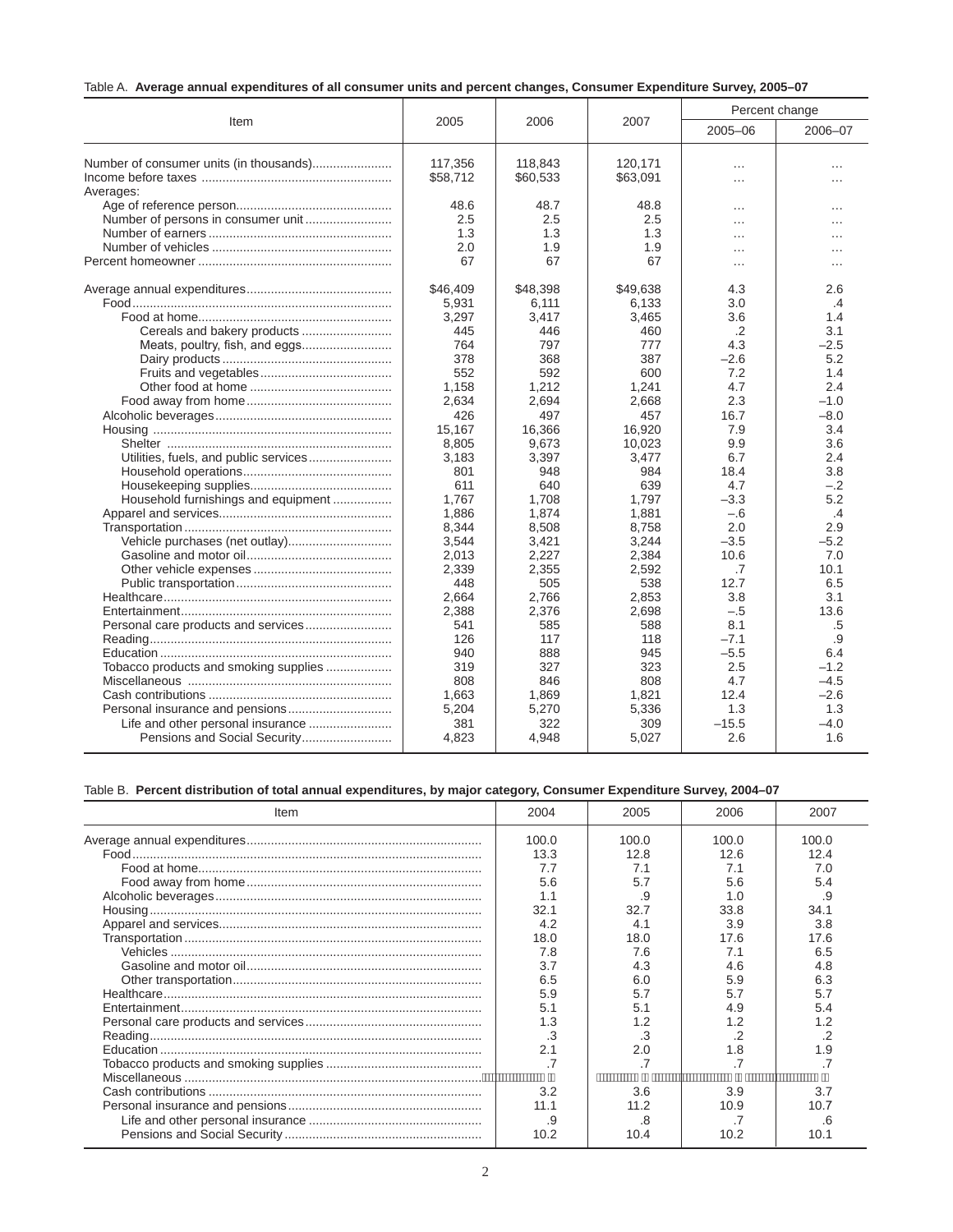

2.5 percent. Within the personal services subcomponent, a couple of items showed large increases: spending on care for the elderly and invalids increased 34.9 percent in 2007 and spending on babysitting and childcare in one's own home increased 18.2 percent. Expenditures on housekeeping supplies, the smallest component of housing, decreased by 0.2 percent in 2007, whereas expenditures on household furnishings and equipment increased by 5.2 percent.

Expenditures on apparel and services increased by 0.4 percent in 2007, following a decrease of 0.6 percent in 2006 and an increase of 3.9 percent in 2005. Spending on footwear increased by 7.6 percent, whereas spending on men's and boys' apparel decreased by 2.0 percent and spending on women's and girls' apparel dropped 0.3 percent. Expenditures on other apparel products and services also fell in 2007, by 1.4 percent. Other apparel products and services include items such as jewelry, alterations, and drycleaning.

Transportation spending rose by 2.9 percent in 2007, following an increase of 2.0 percent in 2006. Several subcomponents experienced increases in 2007: vehicle insurance by 20.9 percent, gasoline and motor oil by 7.0 percent, maintenance and repairs by 7.3 percent, and public transportation by 6.5 percent. (The increase in spending on vehicle insurance can be attributed to a change from the Interview Survey to the Diary Survey as the source for data on that item. When data are available from both surveys, the more reliable of the two (as determined by statistical methods) is selected. As a result, some items are selected from the Interview Survey, others from the Diary Survey. The survey source is periodically reviewed to determine which source is better.) However, the increases in the subcomponent of transportation were partially offset by a decrease in spending on vehicle purchases (5.2 percent). The biggest subcomponent, vehicle purchases, typically consists of large expenditures made infrequently, so it is common to see fluctuations from year to year because even small changes in the percentage of consumer units purchasing vehicles can affect the mean expenditure for that category. The increase in gasoline and motor oil expenditures (7.0 percent) was slightly less than the 8.2-percent rise in motor fuel prices as measured by the CPI. In terms of quintiles of income, CUs in the fourth income quintile had the largest increase in transportation expenditures (9.3 percent) in 2007, followed by the second income quintile (8.3 percent). Transportation expenditures decreased in the highest income quintile (–3.6 percent). Those in the third income quintile had the largest spending increase on gasoline and motor oil (10.8 percent), followed by the second income quintile (8.9 percent). The latter quintile also had the largest increase in spending on public transportation in 2007 (14.7 percent), followed by the highest income quintile (14.5 percent). The rise in expenditures on public transportation in these two components was due primarily to large increases in airline fares: 34.7 percent for the second income quintile and 17.7 percent for the highest income quintile.

Expenditures on healthcare increased 3.1 percent in 2007, compared with a 3.8-percent increase in 2006. Of the healthcare subcomponents, health insurance (5.5 percent), medical services (5.8 percent), and medical supplies (0.9 percent) posted spending increases. The increase in health insurance expenditures was smaller than the 7.6-percent increase in 2006 but larger than the increase of 2.2 percent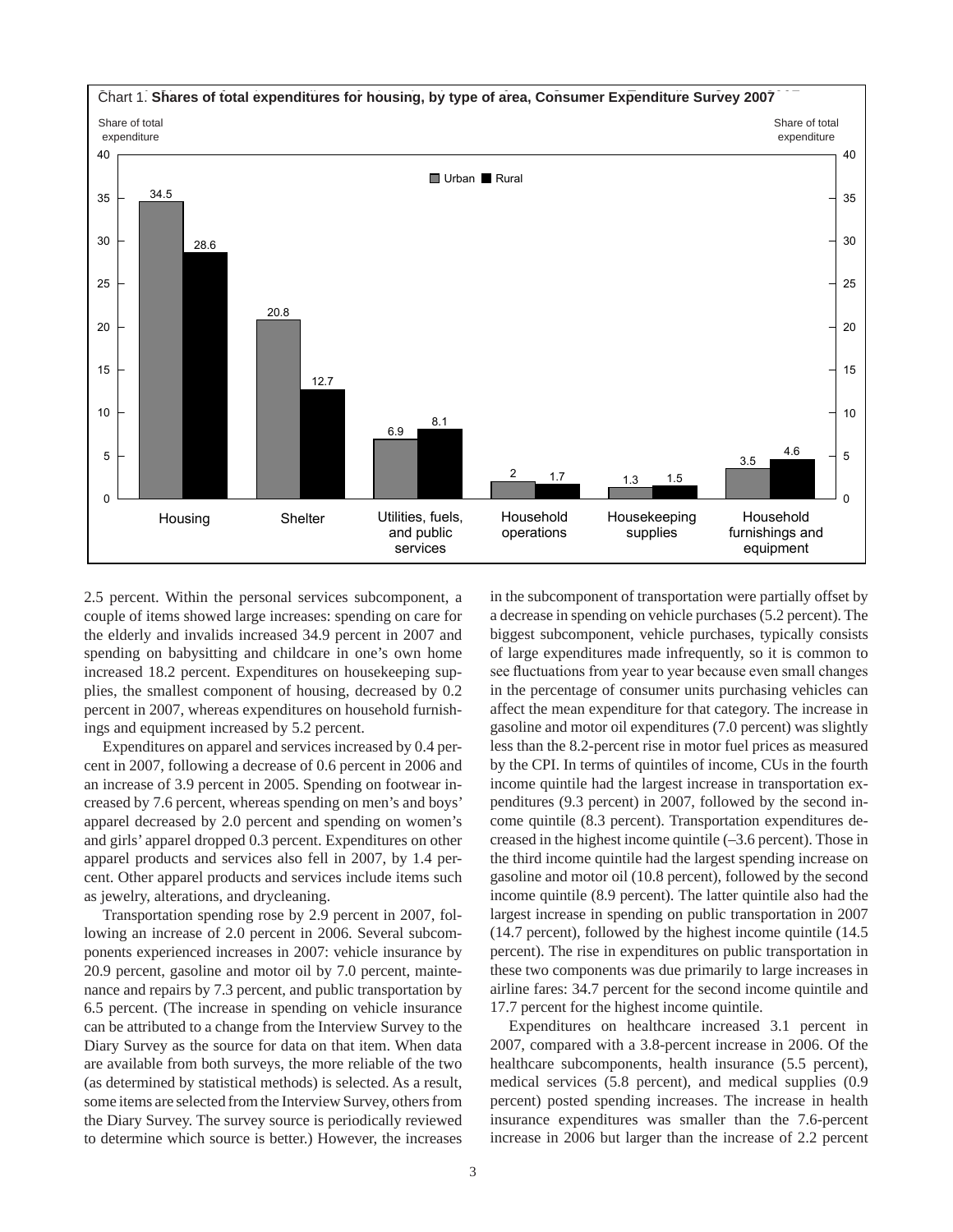

in 2005, and lower than the increase of 6.4 percent in 2004. The under-25 age group showed the largest increase (13.3 percent) in healthcare expenditures in 2007, followed by the 65-and-older group (6.9 percent) and the 25-to-34-year-old group (5.3 percent). Medical service expenditures for those under 25 increased by 38.3 percent in 2007, due to a 61.7 percent increase in expenditures on physician's services. Health insurance expenditures for the 65-and-older group rose 5.8 percent in 2007, driven mainly by an increase of 7.0 percent in Medicare payments and by more consumer units reporting expenditures on the Medicare prescription drug premium. The 65-and-older group spent an average of \$198 on the Medicare prescription drug premium in 2007, an 83.3-percent increase from 2006. The only subcomponent of healthcare that showed a decrease in expenditures was drugs, which fell 6.4 percent. For all consumer units, out-of-pocket spending on prescription drugs dropped 8.7 percent, with a 7.3-percent decrease in the 65-and-older group likely due to the increased participation in the Medicare prescription drug benefit program. In comparison, in 2006, the first year the benefit was implemented, expenditures on prescription drugs decreased 3.0 percent for all consumer units and 12.4 percent for those 65 and older.

Despite the fact that the under-25 age group had the largest increase in healthcare expenditures in 2007, only 2.7 percent of total expenditures for the group was allocated to healthcare, compared with the 12.7-percent share spent by the 65-and-older group. Chart 2 shows the shares of total expenditures for healthcare in 1997 and 2007. Over that period, expenditure shares increased for most groups.

The 13.6-percent increase in entertainment spending in 2007 followed a 0.5-percent decrease in 2006. In 2007, expenditures for pets, toys, hobbies, and playground equipment rose by 35.9 percent, due to a large increase in spending on pet purchases, supplies, and medicine. The increase in pet purchases, supplies, and medicine is attributable to a switch from the Diary Survey to the Interview Survey in 2007. Spending on other entertainment supplies, equipment, and services increased by 9.3 percent in 2007, compared with a decrease of 8.3 percent in 2006. This subcomponent includes items such as recreational vehicles, boats, and campers, which are typically large and infrequent purchases. Accordingly, it is common to see volatility from year to year because even small changes in the percentage of consumer units purchasing these items can affect the mean expenditure for the subcomponent.

Spending on personal insurance and pensions, increased by 1.3 percent in 2007, following a similar increase in 2006 and a 7.9-percent increase in 2005. In 2007, a 4.0-percent decrease in expenditures in the life and other personal insurance subcomponent was offset by a 1.6-percent increase in expenditures in the larger subcomponent of pensions and Social Security.

In regards to other spending components, expenditures on cash contributions decreased by 2.6 percent in 2007, following an increase of 12.4 percent in 2006 and an increase of 18.1 percent in 2005. The 2007 decrease was due largely to spending decreases in contributions to churches and religious organizations (9.0 percent), to educational institutions (54.5 percent), and to political organizations (54.5 percent). A relatively low percentage of CUs report contributions to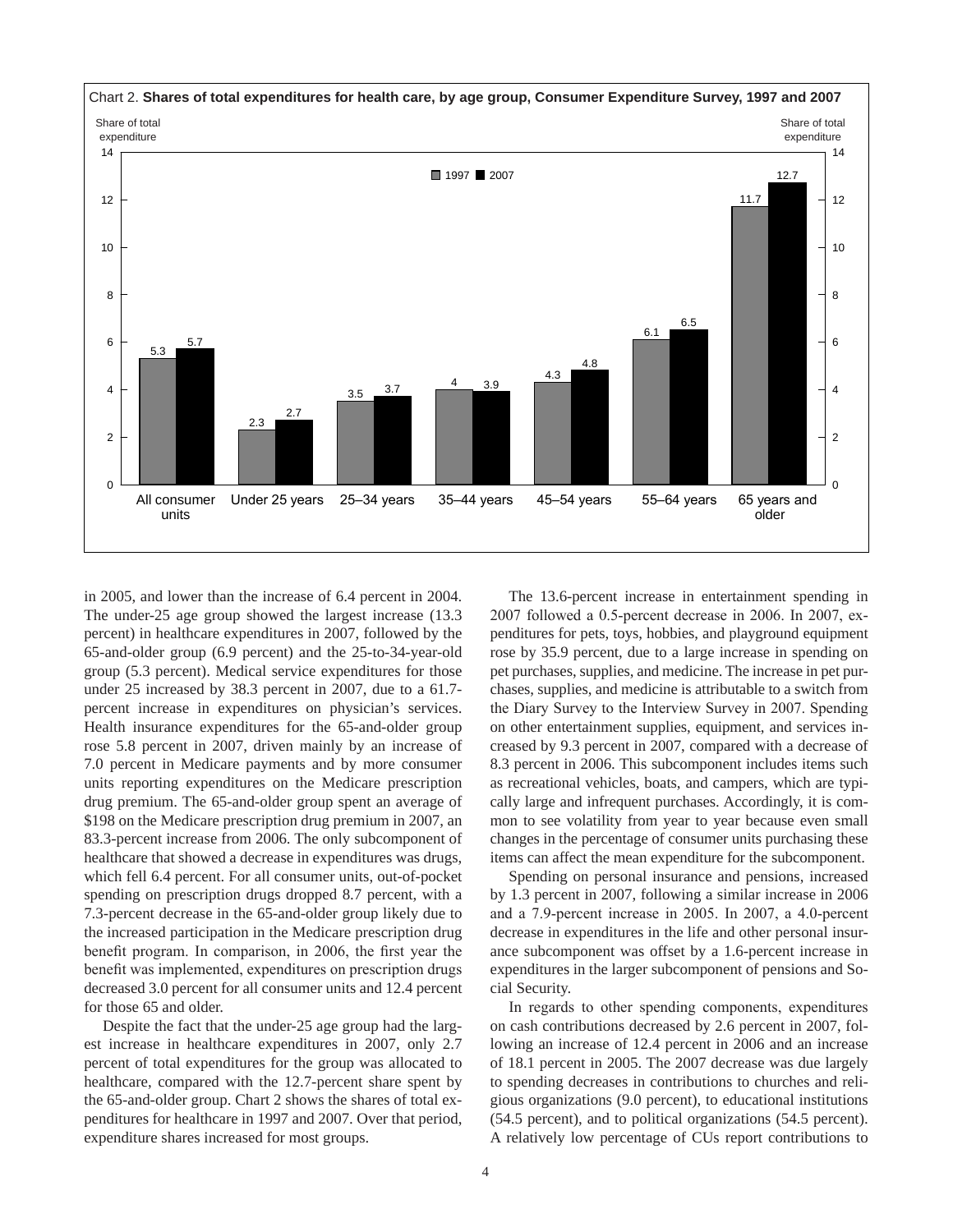educational institutions and political organizations, and the amounts contributed can be large; thus, expenditure changes in this category tend to be volatile.

Spending on personal care products and services increased by 0.5 percent in 2007, following an increase of 8.1 percent in 2006 and a drop of 6.9 percent in 2005, as the category exhibited some year-to-year volatility. Expenditures on reading increased by 0.9 percent in 2007, following a decrease of 7.1 percent in 2006. In 2007, education spending increased by 6.4 percent, after a 5.5-percent decrease in 2006, and a 3.9 percent increase in 2005. Of the two major items in this expenditure category, college tuition increased by 11.6 percent and elementary and high school tuition decreased by 1.9 percent. These large expenditures with low percent reporting by consumer units display volatility from year to year. Spending on alcoholic beverages also has shown some volatility over the last few years: expenditures fell by 8.0 percent in 2007, following an increase of 16.7 percent in 2006 and a decrease of 7.2 percent in 2005. Finally, spending on tobacco products and smoking supplies decreased by 1.2 percent in 2007, after an increase of 2.5 percent in 2006.

## **Brief description of the Consumer Expenditure Survey**

The current CE program began in 1980. Its principal objective is to collect information on the buying habits of American consumers. Consumer Expenditure Survey data are used in a variety of research endeavors by government, business, labor, and academic analysts. In addition, the data are required for the regular revision of the CPI market basket.

The survey, which is conducted by the U.S. Census Bureau for the Bureau of Labor Statistics, consists of two components: a diary, or recordkeeping, survey, completed by participating consumer units for two consecutive 1-week periods; and an interview survey, in which expenditures of consumer units are obtained in five interviews conducted at 3-month intervals. Results in this report are based on integrated data from both surveys.

Survey participants record dollar amounts for goods and services purchased during the reporting period, regardless of whether payment is or is not made at the time of purchase. Expenditure amounts include all sales and excise taxes for all items purchased by the consumer unit for itself or for others. Excluded from both surveys are all business-related expenditures, as well as expenditures for which the consumer unit is reimbursed.

Each component of the survey queries an independent sample of consumer units that is representative of the U.S. population. For the Diary Survey, about 7,000 consumer units are sampled each year. Each consumer unit keeps a diary for two 1-week periods, yielding approximately 14,000 diaries a year. The Interview sample, selected on a rotating panel basis, surveys about 7,000 consumer units each quarter. Each consumer unit is interviewed once per quarter, for five consecutive quarters. Data are collected on an ongoing basis in 91 areas of the United States.

The Interview Survey is designed to capture expenditure data that respondents can reasonably recall for a period of 3 months or longer. In general, these expenditures are relatively large, such as expenditures for real property, automobiles, and major appliances, or occur on a regular basis, like rent, utility payments, and insurance premiums. The Interview Survey also collects data on expenditures incurred on leisure trips. Including global estimates of spending for food, it is estimated that about 95 percent of expenditures are covered in the Interview Survey. Nonprescription drugs, household supplies, and personal care items are excluded. In 2007, there were a number of revisions to the survey questionnaires to capture new products and services that are available to consumers. This was the latest in a series of periodic revisions to keep the surveys current with changes in the marketplace.

The Diary Survey is designed to capture expenditures on small, frequently purchased items that are normally difficult for respondents to recall. Detailed records of expenses are kept for food and beverages—consumed either at home or in eating places—and for tobacco, housekeeping supplies, nonprescription drugs, and personal care products and services. Expenditures incurred by members of the consumer unit while away from home overnight or longer are excluded from the Diary Survey. Although this survey was designed to collect information on expenditures that could not be recalled easily over an extended period, respondents are asked to report all expenses (except those for overnight travel) that the consumer unit incurs during the survey week.

Integrated data from the BLS Diary and Interview Surveys provide a complete accounting of consumer expenditures and income that neither survey alone is designed to do. Data on some expenditure items are collected in only one of the surveys. For example, the Diary Survey does not collect data on expenditures for overnight travel or data on reimbursements, whereas the Interview Survey does. Examples of expenditures for which reimbursements are excluded from the Diary Survey are expenditures on medical care; automobile repair; and construction, repairs, alterations, and maintenance of property.

For items that are unique to one survey or the other, the choice of which survey to use as the source of data is obvious. However, there is considerable overlap in coverage between the surveys. Consequently, integrating the data involves determining the appropriate survey component from which to select expenditure items. When data are available from both surveys, the more reliable of the two (as determined by statistical methods) is selected. As a result, some items are selected from the Interview Survey, others from the Diary Survey. Due to the overlap in the item coverage between the two surveys, the survey source is periodically reviewed and statistical methods are used to select the best source. For 2007, the source of a number of expenditure items changed from the Interview Survey to the Diary Survey or vice versa.

The population coverage of the CE differs from that of the CPI. CE data cover the total population, whereas the CPI covers only the population in urban and metropolitan areas. Definitions of components also differ between the CE and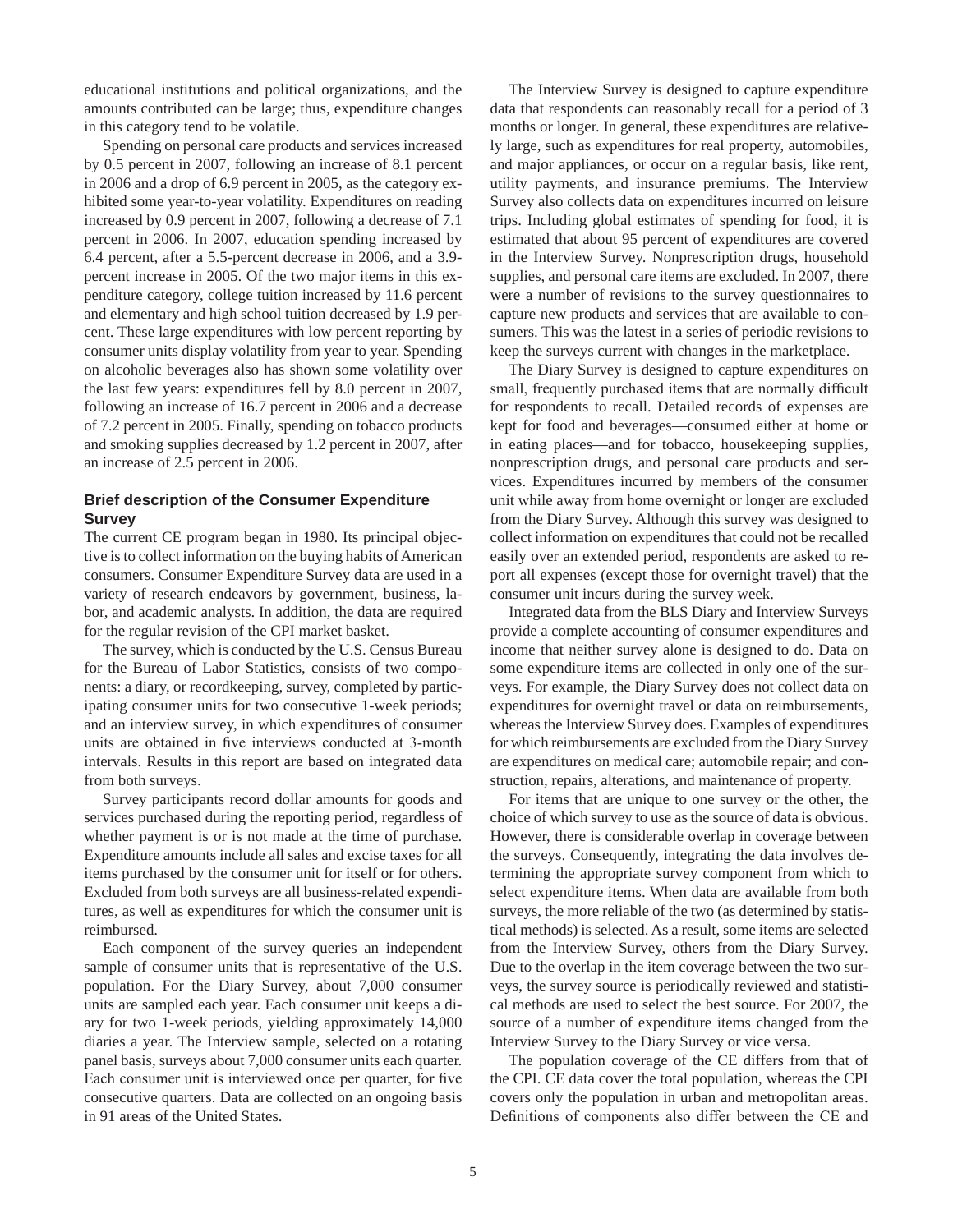CPI. For example, homeownership is treated differently in the two surveys: actual expenditures of homeownership are reported in the CE, whereas the CPI uses a rental equivalence approach that estimates the change in the cost of obtaining, in the rental marketplace, services equivalent to those provided by owner-occupied homes.

#### **Interpreting the data**

Expenditures are averages for consumer units with specified characteristics, regardless of whether a particular unit incurred an expense for a specific item during the recordkeeping period. The average expenditure for an item may be considerably lower than the actual expenditure by the CUs that purchased the item. The less frequently an item is purchased, the greater is the difference between the average for all consumer units and the average for those purchasing the item. Also, an individual CU may spend more or less than the average, depending on its particular characteristics. Factors such as income, age of family members, geographic location, and personal preference also influence expenditures. Furthermore, even within groups with similar characteristics, the distribution of expenditures varies substantially. These points should be considered in relating reported averages to individual circumstances.

Users of these survey data should also keep in mind that prices for many goods and services have risen since the survey was conducted. For example, rent, as measured by the CPI, rose 5.4 percent between 2007 (annual average index) and December 2008 (not seasonally adjusted).

In addition, sample surveys are subject to two types of error: sampling and nonsampling. Sampling errors occur because the data are collected from a sample representing the population, rather than from the entire population. Nonsampling errors result from the inability or unwillingness of respondents to provide correct information, differences in interviewers' abilities, mistakes in recording or coding, and other processing errors.

#### **Tables and data**

Tables in this report include integrated data from both the Diary and Interview components of the CE, enabling data users to associate the full range of expenditures with consumers' demographic characteristics. Tables show data classified by income quintile, income class, age of the reference person, size of the consumer unit, composition of the consumer unit, number of earners, housing tenure, type of area (urban or rural), race, Hispanic origin, region of residence, occupation, and education. These are the same classifications published in previous reports and bulletins.

Tables for the aforementioned classifications, but with more detail than is given in this report, can be accessed via the BLS Web site (**http://www.bls.gov/cex**). Also available are tables showing average annual data over a 2-year period for (1) income before taxes, cross-tabulated by age, consumer unit size, or region; (2) single consumers by sex, cross-tabulated by either income or age; and (3) selected Metropolitan Statistical Areas (MSAs). Data are available for 1984–2007. Other survey items available on the Web site include answers to frequently asked questions, a glossary of terms, and order forms for survey products. Beginning with the 2000 data, estimates of standard errors for integrated Diary and Interview Survey data also are available. Many of the tables that are shown on the BLS Web site are published in biennial reports.

#### **Other available data**

The 2007 Diary and Interview Survey microdata—that is, data on individual consumer units—are available for purchase on CD-ROM. The Interview Survey files contain expenditure data in two different formats: MTAB files, which present monthly values in an item coding framework based on the CPI pricing scheme; and EXPN files, which organize expenditures by the section of the interview questionnaire in which they are collected. Expenditure values on EXPN files cover different periods, depending on the specific question asked; the files also contain relevant nonexpenditure information not found on the MTAB files. Currently available on CD-ROM are microdata files back to 1990 and for selected earlier years.

The Consumer Expenditure Survey also publishes CE anthologies. These reports include analyses of expenditure data as they apply to various topics of interest, as well as methodological and research articles pertaining to a number of survey topics. The most recent of these reports, *Consumer Expenditure Survey Anthology, 2008,* Report 1009, was published in December 2008. Additional data also are presented in articles in the *Monthly Labor Review*.

For more detailed information on the availability of current and earlier data, contact the Division of Consumer Expenditure Surveys, Bureau of Labor Statistics, Room 3985, 2 Massachusetts Avenue, NE, Washington, DC 20212-0001. Telephone: (202) 691–6900. E-mail: *cexinfo@bls.gov*. Internet: **http://www.bls.gov/cex**.

Material in this publication is in the public domain and, with appropriate credit, may be reproduced without permission. Information in this report is available upon request to sensory-impaired individuals: Voice phone: (202) 691-5200, Federal Relay Service: 1–800–877–8339.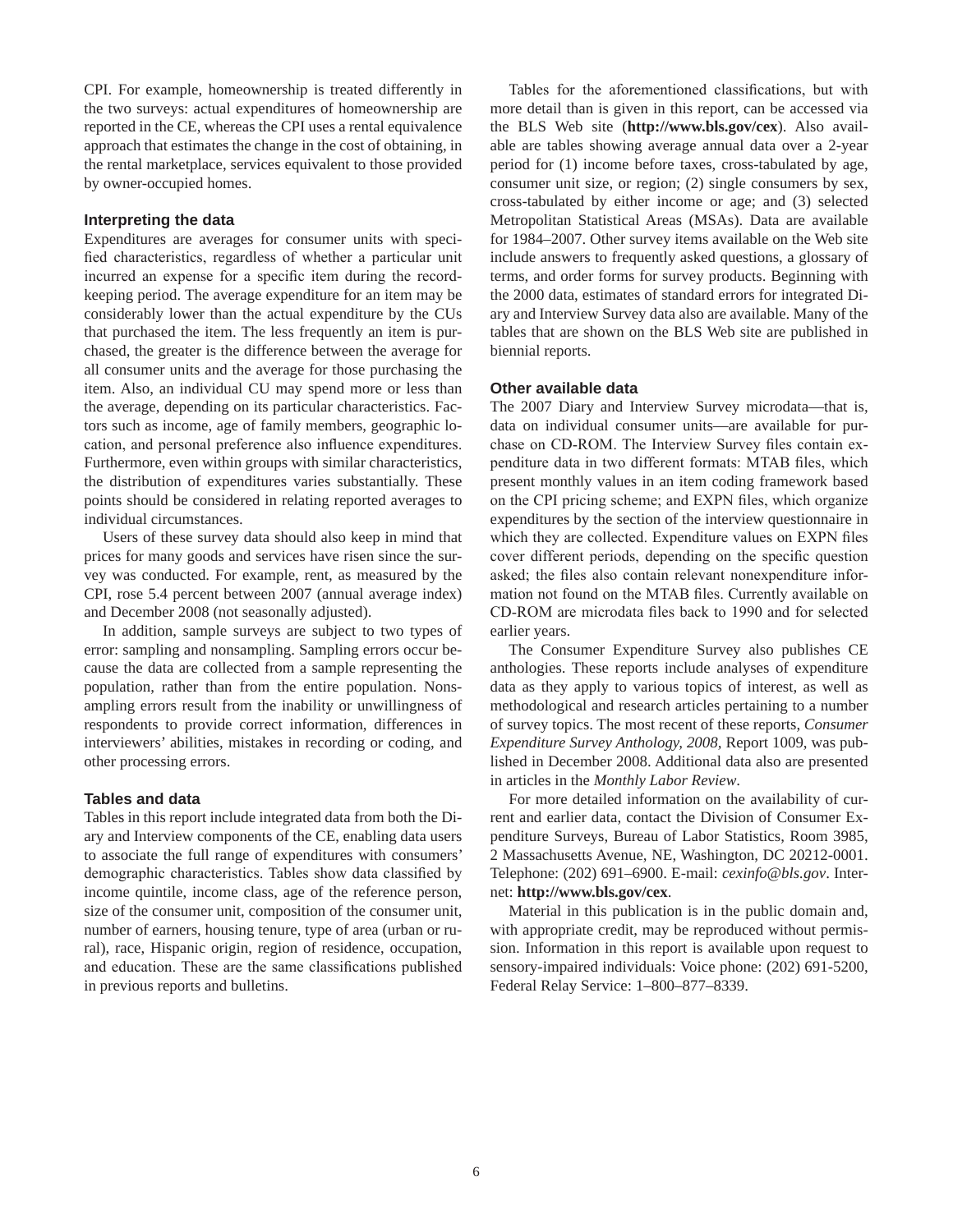*Consumer unit.* Members of a household consisting of (a) occupants related by blood, marriage, adoption, or some other legal arrangement; (b) a single person living alone or sharing a household with others, but who is financially independent; or (c) two or more persons living together who share responsibility for at least 2 out of 3 major types of expenses—food, housing, and other expenses. Students living in universitysponsored housing also are included in the sample as separate consumer units.

*Reference person.* The first member mentioned by the respondent when asked to "Start with the name of the person or one of the persons who owns or rents the home." It is with respect to this person that the relationship of other consumer unit members is determined.

*Total expenditures.* The transaction costs, including excise and sales taxes, of goods and services acquired during the interview period. Estimates include expenditures for gifts and contributions, as well as payments for pensions and personal insurance.

*Income.* The combined income earned by all consumer unit members 14 years or older during the 12 months preceding the interview. The components of income are wages and salaries; self-employment income; Social Security and private and government retirement income; interest, dividends, and rental and other property income; unemployment and workers' compensation and veterans' benefits; public assistance, Supplemental Security Income, and Food Stamps; rent or meals as pay; and regular contributions for support, such as alimony and child-support payments.

*Quintiles of income before taxes.* Categories of income reporters, ranked in ascending order of income and divided into five equal groups. The lower limit shown in the quintiles of income before taxes indicates the amount of income before taxes of the lowest ranked consumer unit in each income quintile.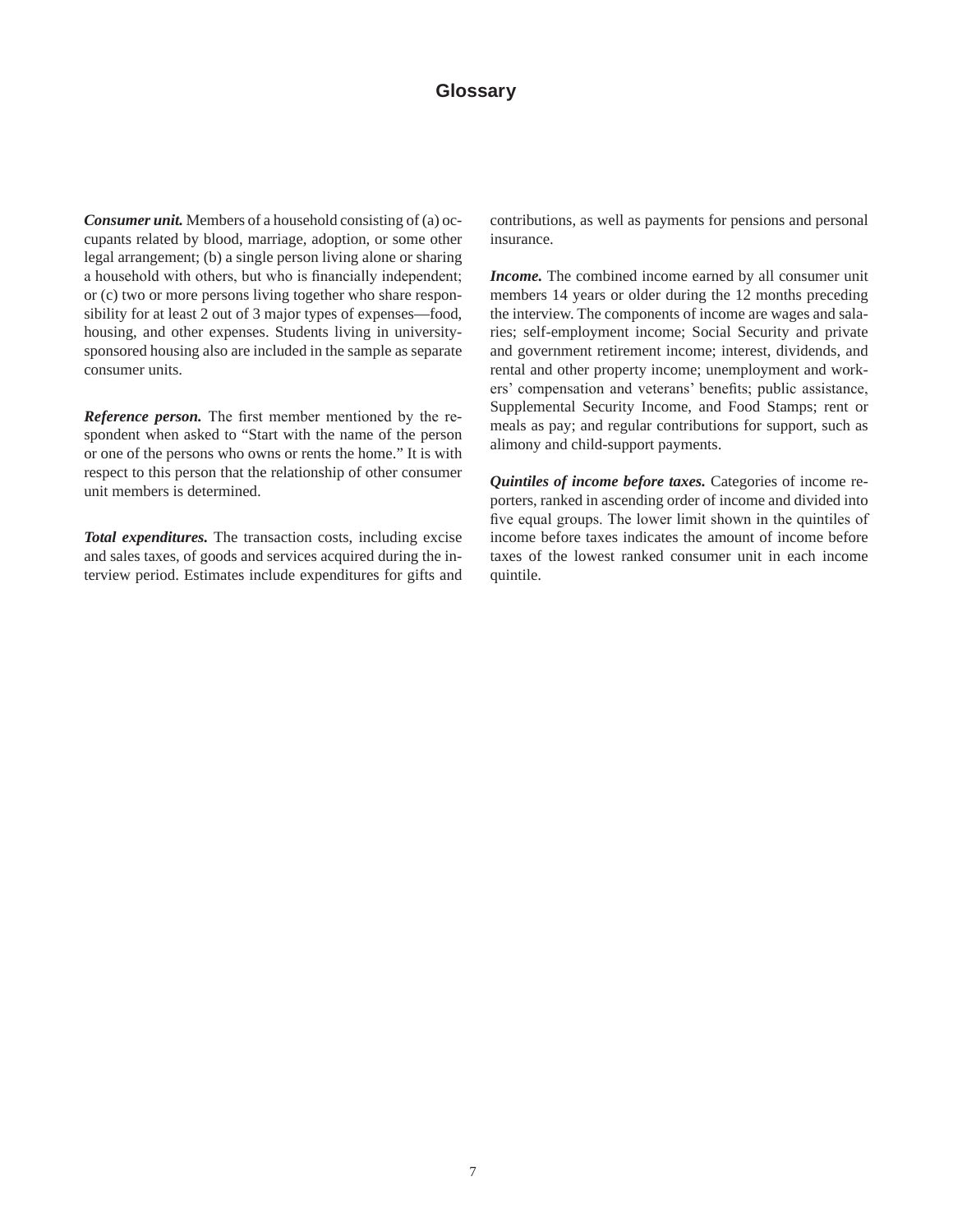| Item                                    | All<br>consumer<br>units | Lowest<br>20<br>percent | Second<br>20<br>percent | Third<br>20<br>percent | Fourth<br>20<br>percent | Highest<br>20<br>percent |
|-----------------------------------------|--------------------------|-------------------------|-------------------------|------------------------|-------------------------|--------------------------|
|                                         |                          |                         |                         |                        |                         |                          |
| Number of consumer units (in thousands) | 120.171<br>n.a.          | 24,008<br>n.a.          | 24.037<br>\$19,301      | 24,033<br>\$36,070     | 24.022<br>\$57,944      | 24,070<br>\$91,297       |
| Consumer unit characteristics:          |                          |                         |                         |                        |                         |                          |
|                                         | \$63,091                 | \$10,531                | \$27,674                | \$46,213               | \$72,460                | \$158,388                |
|                                         | 48.8                     | 52.0                    | 51.1                    | 47.2                   | 46.5                    | 47.3                     |
| Average number in consumer unit:        |                          |                         |                         |                        |                         |                          |
|                                         | 2.5                      | 1.7                     | 2.2                     | 2.5                    | 2.9                     | 3.2                      |
|                                         | .6                       | $\cdot$                 | .5                      | .6                     | .7                      | .9                       |
|                                         | .3                       | .4                      | $\cdot$                 | .3                     | $\cdot$                 | $\cdot$                  |
|                                         | 1.3                      | .5                      | 1.0                     | 1.4                    | 1.8                     | 2.0                      |
|                                         | 1.9                      | .9                      | 1.5                     | 2.0                    | 2.4                     | 2.8                      |
|                                         | 67                       | 41                      | 55                      | 66                     | 80                      | 92                       |
|                                         | \$49,638                 | \$20,471                | \$31,150                | \$42,447               | \$57,285                | \$96,752                 |
|                                         | 6,133                    | 3,035                   | 4,260                   | 5,682                  | 7,242                   | 10,444                   |
|                                         | 3,465                    | 2,005                   | 2,741                   | 3,333                  | 3,980                   | 5,265                    |
| Cereals and bakery products             | 460                      | 269                     | 359                     | 440                    | 542                     | 687                      |
| Meats, poultry, fish, and eggs          | 777                      | 470                     | 650                     | 771                    | 865                     | 1.128                    |
|                                         | 387                      | 219                     | 301                     | 373                    | 456                     | 588                      |
|                                         | 600                      | 346                     | 476                     | 574                    | 654                     | 948                      |
|                                         | 1,241                    | 701                     | 954                     | 1,175                  | 1,463                   | 1,913                    |
|                                         | 2,668                    | 1,030                   | 1,519                   | 2,349                  | 3,262                   | 5,179                    |
|                                         | 457                      | 176                     | 272                     | 413                    | 506                     | 917                      |
|                                         | 16.920                   | 8.285                   | 11,390                  | 14.388                 | 19.017                  | 31.492                   |
|                                         | 10,023                   | 4,948                   | 6,707                   | 8,446                  | 11,172                  | 18,823                   |
|                                         | 6,730                    | 1,716                   | 3,174                   | 4,973                  | 8,376                   | 15,395                   |
|                                         | 2,602                    | 3,124                   | 3,343                   | 3,078                  | 2,173                   | 1,293                    |
|                                         | 691                      | 107                     | 190                     | 395                    | 623                     | 2,136                    |
| Utilities, fuels, and public services   | 3,477                    | 2,085                   | 2,827                   | 3,358                  | 4,013                   | 5,100                    |
|                                         | 984                      | 320                     | 449                     | 662                    | 1,135                   | 2,352                    |
|                                         | 639                      | 286                     | 459                     | 546                    | 708                     | 1,195                    |
| Household furnishings and equipment     | 1,797                    | 646                     | 949                     | 1,376                  | 1,990                   | 4,022                    |
|                                         | 1,881                    | 765                     | 1,042                   | 1,654                  | 2,092                   | 3,849                    |
|                                         | 8,758                    | 3,242                   | 5,717                   | 7,926                  | 11,058                  | 15,831                   |
| Vehicle purchases (net outlay)          | 3,244                    | 1,075                   | 1,945                   | 2,601                  | 4,460                   | 6,133                    |
|                                         | 2,384                    | 1,046                   | 1,768                   | 2,418                  | 2,988                   | 3.696                    |
|                                         | 2,592                    | 950                     | 1,762                   | 2,544                  | 3,105                   | 4,596                    |
|                                         | 538                      | 171                     | 242                     | 362                    | 506                     | 1,406                    |
|                                         | 2,853                    | 1,474                   | 2,448                   | 2,826                  | 3,268                   | 4,244                    |
|                                         | 2,698                    | 926                     | 1,505                   | 2,150                  | 2,982                   | 5,921                    |
| Personal care products and services     | 588                      | 244                     | 371                     | 497                    | 693                     | 1.132                    |
|                                         | 118                      | 54                      | 71                      | 94                     | 136                     | 234                      |
|                                         | 945                      | 614                     | 346                     | 532                    | 692                     | 2.541                    |
| Tobacco products and smoking supplies   | 323                      | 259                     | 337                     | 381                    | 371                     | 268                      |
|                                         | 808                      | 305                     | 553                     | 703                    | 918                     | 1.557                    |
|                                         | 1,821                    | 546                     | 898                     | 1,561                  | 1,826                   | 4,272                    |
| Personal insurance and pensions         | 5,336                    | 547                     | 1,942                   | 3,641                  | 6,483                   | 14,050                   |
| Life and other personal insurance       | 309                      | 88                      | 196                     | 210                    | 333                     | 720                      |
| Pensions and Social Security            | 5,027                    | 459                     | 1,746                   | 3,431                  | 6,150                   | 13,330                   |

#### **Table 1. Quintiles of income before taxes: Average annual expenditures and characteristics, Consumer Expenditure Survey, 2007**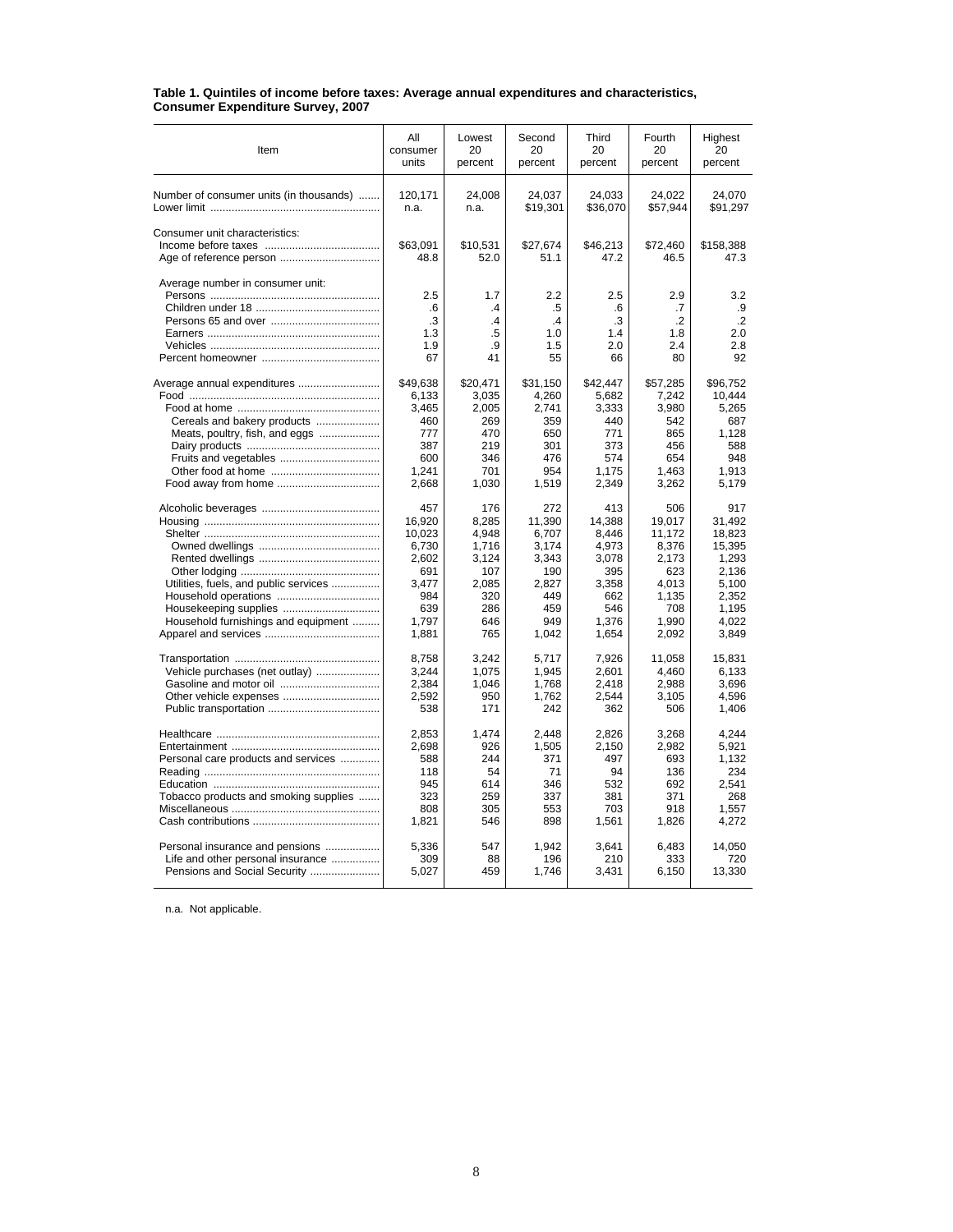### **Table 2. Income before taxes: Average annual expenditures and characteristics, Consumer Expenditure Survey, 2007**

| Item                                    | All                                 | Less                                              | \$5.000                           | \$10,000                                | \$15,000                                      | \$20.000                               | \$30,000                                 | \$40,000                            | \$50,000                                 | \$70.000                                 |
|-----------------------------------------|-------------------------------------|---------------------------------------------------|-----------------------------------|-----------------------------------------|-----------------------------------------------|----------------------------------------|------------------------------------------|-------------------------------------|------------------------------------------|------------------------------------------|
|                                         | consumer                            | than                                              | to                                | to                                      | to                                            | to                                     | to                                       | to                                  | to                                       | and                                      |
|                                         | units                               | \$5,000                                           | \$9.999                           | \$14,999                                | \$19.999                                      | \$29.999                               | \$39,999                                 | \$49.999                            | \$69.999                                 | more                                     |
| Number of consumer units (in thousands) | 120,171                             | 4,184                                             | 5,406                             | 7,552                                   | 7,562                                         | 14,720                                 | 13,211                                   | 11,824                              | 18,390                                   | 37,322                                   |
| Consumer unit characteristics:          | \$63.091<br>48.8                    | $-$ \$1,053<br>42.8                               | \$8.079<br>49.7                   | \$12,676<br>56.9                        | \$17.307<br>54.5                              | \$24,893<br>52.3                       | \$34,751<br>48.6                         | \$44,555<br>46.8                    | \$59,527<br>46.8                         | \$130.455<br>47.0                        |
| Average number in consumer unit:        | 2.5<br>.6<br>.3<br>1.3<br>1.9<br>67 | 1.6<br>.3<br>$\overline{2}$<br>$.5\,$<br>.8<br>32 | 1.5<br>.3<br>.3<br>.5<br>.8<br>31 | 1.7<br>$\cdot$<br>.5<br>.5<br>1.0<br>45 | 1.9<br>.4<br>$.5\,$<br>$\cdot$ 7<br>1.2<br>50 | 2.2<br>.5<br>$.5\,$<br>.9<br>1.5<br>55 | 2.3<br>.6<br>$\cdot$<br>1.1<br>1.6<br>59 | 2.4<br>.6<br>.3<br>1.3<br>1.9<br>64 | 2.7<br>.7<br>$\cdot$<br>1.6<br>2.3<br>74 | 3.1<br>.8<br>$\cdot$<br>2.0<br>2.7<br>89 |
| Average annual expenditures             | \$49,638                            | \$19,697                                          | \$16,623                          | \$20,611                                | \$24,106                                      | \$29,704                               | \$34,739                                 | \$41,083                            | \$50,428                                 | \$84.072                                 |
|                                         | 6,133                               | 2,985                                             | 2,493                             | 3,182                                   | 3,220                                         | 4,071                                  | 4,645                                    | 5,689                               | 6,371                                    | 9,464                                    |
|                                         | 3,465                               | 1,766                                             | 1,765                             | 2,106                                   | 2,149                                         | 2,648                                  | 2,913                                    | 3,368                               | 3,630                                    | 4.853                                    |
| Cereals and bakery products             | 460                                 | 232                                               | 236                               | 285                                     | 293                                           | 347                                    | 384                                      | 440                                 | 495                                      | 638                                      |
| Meats, poultry, fish, and eggs          | 777                                 | 406                                               | 411                               | 525                                     | 479                                           | 647                                    | 664                                      | 777                                 | 822                                      | 1,038                                    |
|                                         | 387                                 | 197                                               | 175                               | 234                                     | 239                                           | 288                                    | 326                                      | 370                                 | 412                                      | 548                                      |
| Fruits and vegetables                   | 600                                 | 313                                               | 319                               | 364                                     | 360                                           | 454                                    | 504                                      | 580                                 | 615                                      | 850                                      |
|                                         | 1,241                               | 619                                               | 623                               | 697                                     | 777                                           | 911                                    | 1.035                                    | 1,200                               | 1,286                                    | 1.779                                    |
|                                         | 2.668                               | 1,219                                             | 728                               | 1.076                                   | 1,071                                         | 1,423                                  | 1.731                                    | 2,321                               | 2.741                                    | 4.611                                    |
|                                         | 457                                 | 182                                               | 123                               | 159                                     | 189                                           | 257                                    | 305                                      | 423                                 | 489                                      | 768                                      |
|                                         | 16.920                              | 7,511                                             | 7,219                             | 8,330                                   | 9.519                                         | 10,994                                 | 12,389                                   | 13.997                              | 17,014                                   | 27.408                                   |
|                                         | 10,023                              | 4,808                                             | 4,126                             | 4,879                                   | 5,713                                         | 6,456                                  | 7,365                                    | 8,180                               | 9,908                                    | 16,363                                   |
|                                         | 6,730                               | 1.756                                             | 1.094                             | 1.726                                   | 2.201                                         | 3.016                                  | 3.701                                    | 4.655                               | 6.698                                    | 13.245                                   |
|                                         | 2,602                               | 2,927                                             | 2,937                             | 3,082                                   | 3,360                                         | 3,286                                  | 3,389                                    | 3,195                               | 2,659                                    | 1,501                                    |
|                                         | 691                                 | 124                                               | 94                                | 70                                      | 152                                           | 154                                    | 275                                      | 331                                 | 551                                      | 1,617                                    |
| Utilities, fuels, and public services   | 3,477                               | 1,736                                             | 1,760                             | 2,230                                   | 2,422                                         | 2,748                                  | 3,072                                    | 3,282                               | 3,697                                    | 4,772                                    |
| Household operations                    | 984                                 | 203                                               | 230                               | 352                                     | 427                                           | 437                                    | 496                                      | 640                                 | 890                                      | 1,966                                    |
|                                         | 639                                 | 266                                               | 242                               | 314                                     | 288                                           | 427                                    | 482                                      | 544                                 | 632                                      | 1.035                                    |
| Household furnishings and equipment     | 1,797                               | 498                                               | 861                               | 556                                     | 669                                           | 926                                    | 974                                      | 1,350                               | 1,887                                    | 3,272                                    |
|                                         | 1,881                               | 1,042                                             | 625                               | 779                                     | 731                                           | 1,016                                  | 1,274                                    | 1,517                               | 1,856                                    | 3,275                                    |
|                                         | 8,758                               | 3,046                                             | 2,312                             | 3,236                                   | 4,292                                         | 5,434                                  | 6,503                                    | 7,346                               | 9,828                                    | 14,362                                   |
| Vehicle purchases (net outlay)          | 3,244                               | 753                                               | 620                               | 1,118                                   | 1,689                                         | 1,887                                  | 2,233                                    | 2,149                               | 3,840                                    | 5,595                                    |
|                                         | 2,384                               | 933                                               | 886                               | 986                                     | 1,318                                         | 1,695                                  | 1,999                                    | 2,335                               | 2,788                                    | 3,486                                    |
| Other vehicle expenses                  | 2,592                               | 1,205                                             | 692                               | 990                                     | 1,025                                         | 1,644                                  | 1,971                                    | 2,514                               | 2,788                                    | 4,167                                    |
|                                         | 538                                 | 156                                               | 115                               | 142                                     | 261                                           | 208                                    | 300                                      | 348                                 | 412                                      | 1,115                                    |
|                                         | 2,853                               | 1,035                                             | 978                               | 1,605                                   | 2,044                                         | 2,481                                  | 2,493                                    | 2,800                               | 3,066                                    | 3,928                                    |
|                                         | 2,698                               | 1,070                                             | 701                               | 890                                     | 1,101                                         | 1,375                                  | 1,766                                    | 2,029                               | 2,660                                    | 4,927                                    |
| Personal care products and services     | 588                                 | 197                                               | 205                               | 254                                     | 285                                           | 350                                    | 414                                      | 505                                 | 573                                      | 998                                      |
|                                         | 118                                 | 47                                                | 38                                | 61                                      | 67                                            | 71                                     | 70                                       | 96                                  | 110                                      | 205                                      |
|                                         | 945                                 | 1,309                                             | 791                               | 360                                     | 328                                           | 382                                    | 285                                      | 501                                 | 632                                      | 1,921                                    |
| Tobacco products and smoking supplies   | 323                                 | 234                                               | 267                               | 237                                     | 296                                           | 319                                    | 380                                      | 361                                 | 405                                      | 293                                      |
|                                         | 808                                 | 224                                               | 197                               | 355                                     | 475                                           | 410                                    | 685                                      | 648                                 | 836                                      | 1,354                                    |
|                                         | 1,821                               | 405                                               | 340                               | 652                                     | 716                                           | 794                                    | 1,052                                    | 1,737                               | 1,468                                    | 3.534                                    |
| Personal insurance and pensions         | 5,336                               | 410                                               | 333                               | 511                                     | 841                                           | 1.749                                  | 2,478                                    | 3,435                               | 5,120                                    | 11,635                                   |
| Life and other personal insurance       | 309                                 | 48                                                | 71                                | 98                                      | 138                                           | 216                                    | 166                                      | 184                                 | 254                                      | 606                                      |
| Pensions and Social Security            | 5,027                               | 363                                               | 262                               | 413                                     | 703                                           | 1,534                                  | 2,312                                    | 3,251                               | 4,866                                    | 11,030                                   |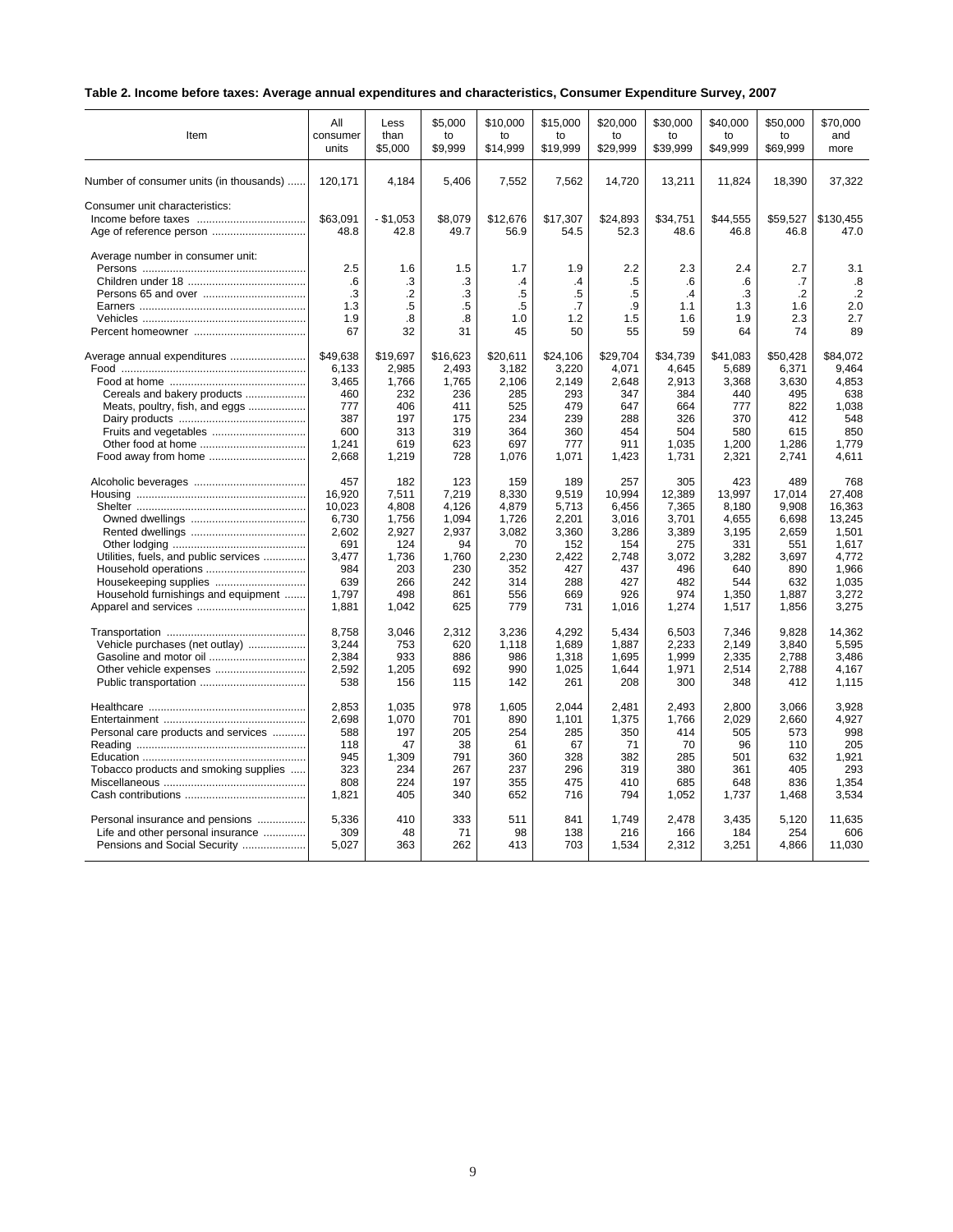| Table 3. Higher income before taxes: Average annual expenditures and characteristics, Consumer Expenditure Survey, |  |
|--------------------------------------------------------------------------------------------------------------------|--|
| 2007                                                                                                               |  |

|                                         | All            | Less           | \$70.000        | \$80,000        | \$100.000       | \$100.000       | \$120,000       | \$150.000       |
|-----------------------------------------|----------------|----------------|-----------------|-----------------|-----------------|-----------------|-----------------|-----------------|
| Item                                    | consumer       | than           | to              | to              | and             | to              | to              | and             |
|                                         | units          | \$70,000       | \$79,999        | \$99.999        | more            | \$119,999       | \$149,999       | more            |
|                                         |                |                |                 |                 |                 |                 |                 |                 |
| Number of consumer units (in thousands) | 120,171        | 82,849         | 6,957           | 9,777           | 20,588          | 6,651           | 5,708           | 8,229           |
| Consumer unit characteristics:          |                |                |                 |                 |                 |                 |                 |                 |
|                                         | \$63.091       | \$32.745       | \$74,679        | \$88,830        | \$169,072       | \$108,502       | \$132,523       | \$243,376       |
|                                         | 48.8           | 49.6           | 46.0            | 46.4            | 47.6            | 47.0            | 47.3            | 48.3            |
| Average number in consumer unit:        |                |                |                 |                 |                 |                 |                 |                 |
|                                         | 2.5            | 2.2            | 2.9             | 3.0             | 3.2             | 3.1             | 3.2             | 3.2             |
|                                         | .6             | .5             | .7              | .8              | .9              | .9              | .8              | .9              |
|                                         | .3             | .4             | $\cdot$         | $\cdot$         | $\cdot$         | $\cdot$         | $\cdot$         | $\cdot$ .2      |
|                                         | 1.3            | 1.1            | 1.8             | 1.9             | 2.0             | 2.0             | 2.1             | 2.0             |
|                                         | 1.9            | 1.6            | 2.5             | 2.6             | 2.8             | 2.8             | 2.8             | 2.9             |
|                                         | 67             | 57             | 82              | 85              | 93              | 90              | 93              | 95              |
| Average annual expenditures             | \$49,638       | \$34,109       | \$58,005        | \$67,640        | \$101,041       | \$77,838        | \$91,864        | \$126,443       |
|                                         | 6,133          | 4,625          | 7,541           | 8,128           | 10,890          | 8,856           | 10,567          | 12,849          |
|                                         | 3,465          | 2,836          | 4,080           | 4,335           | 5,428           | 4,550           | 5,433           | 6,178           |
| Cereals and bakery products             | 460            | 379            | 536             | 598             | 699             | 571             | 733             | 784             |
| Meats, poultry, fish, and eggs          | 777            | 658            | 874             | 922             | 1,165           | 1,007           | 1,168           | 1,300           |
|                                         | 387            | 315            | 469             | 496             | 606             | 513             | 628             | 671             |
|                                         | 600            | 487            | 682             | 710             | 990             | 791             | 985             | 1,166           |
|                                         | 1,241          | 998            | 1,520           | 1.609           | 1,967           | 1,669           | 1,920           | 2.257           |
|                                         | 2,668          | 1,789          | 3,461           | 3,793           |                 | 4,307           |                 | 6,671           |
|                                         |                |                |                 |                 | 5,462           |                 | 5,134           |                 |
|                                         | 457            | 316            | 463             | 586             | 979             | 628             | 871             | 1,357           |
|                                         | 16,920         | 12,193         | 19,178          | 21,703          | 32,965          | 24,952          | 30,391          | 41,294          |
|                                         | 10,023         | 7,166          | 11,396          | 12,850          | 19,710          | 15,064          | 18,543          | 24,274          |
|                                         | 6,730          | 3,795          | 8,793           | 10,313          | 16,141          | 12,230          | 15,542          | 19,718          |
|                                         | 2,602          | 3,098          | 1,971           | 1,771           | 1,214           | 1,413           | 1,342           | 965             |
|                                         | 691            | 273            | 631             | 765             | 2,354           | 1,420           | 1,658           | 3.592           |
| Utilities, fuels, and public services   | 3.477          | 2.894          | 4.129           | 4.256           | 5,234           | 4,657           | 5.077           | 5.809           |
|                                         | 984            | 542            | 1,120           | 1,440           | 2,501           | 1,527           | 2,143           | 3,537           |
|                                         | 639            | 459            | 747             | 836             | 1.254           | 875             | 1.094           | 1.700           |
| Household furnishings and equipment     | 1,797          | 1,131          | 1,785           | 2,321           | 4,266           | 2,830           | 3,535           | 5,973           |
|                                         | 1,881          | 1,250          | 2,189           | 2,470           | 4,096           | 2,819           | 3,373           | 5,698           |
|                                         |                |                |                 |                 |                 |                 |                 |                 |
| Vehicle purchases (net outlay)          | 8,758<br>3,244 | 6,232<br>2,185 | 10,886<br>4,046 | 13,039<br>5,386 | 16,163<br>6,217 | 13,892<br>5,626 | 16,050<br>6,198 | 18,074<br>6,708 |
|                                         | 2,384          | 1,887          | 3,041           | 3,243           | 3,751           | 3,600           | 3,772           | 3,859           |
|                                         |                |                |                 |                 |                 |                 |                 |                 |
| Other vehicle expenses                  | 2,592          | 1,882          | 3,329           | 3,705           | 4,666           | 3,837           | 4,857           | 5,201           |
|                                         | 538            | 278            | 470             | 704             | 1,528           | 829             | 1,223           | 2,307           |
|                                         | 2,853          | 2,368          | 3,136           | 3,619           | 4,348           | 3,794           | 4,297           | 4,836           |
|                                         | 2,698          | 1,692          | 2,913           | 3,722           | 6,225           | 5,382           | 5,220           | 7.632           |
| Personal care products and services     | 588            | 402            | 701             | 860             | 1,172           | 888             | 1,239           | 1,358           |
|                                         | 118            | 78             | 141             | 168             | 244             | 195             | 226             | 296             |
|                                         | 945            | 506            | 841             | 997             | 2,725           | 1,580           | 2,227           | 3,996           |
| Tobacco products and smoking supplies   | 323            | 336            | 356             | 350             | 245             | 280             | 275             | 196             |
|                                         | 808            | 561            | 958             | 1,110           | 1,601           | 1,217           | 1,179           | 2,206           |
|                                         | 1,821          | 1,050          | 2,047           | 2,481           | 4,537           | 2,640           | 3,106           | 7,064           |
| Personal insurance and pensions         | 5.336          | 2.499          | 6.655           | 8.406           | 14.852          | 10.715          | 12.843          | 19.588          |
| Life and other personal insurance       | 309            | 176            | 333             | 482             | 756             | 542             | 676             | 984             |
|                                         | 5,027          | 2,322          | 6,321           | 7,924           | 14,096          | 10,173          | 12,168          | 18,604          |
|                                         |                |                |                 |                 |                 |                 |                 |                 |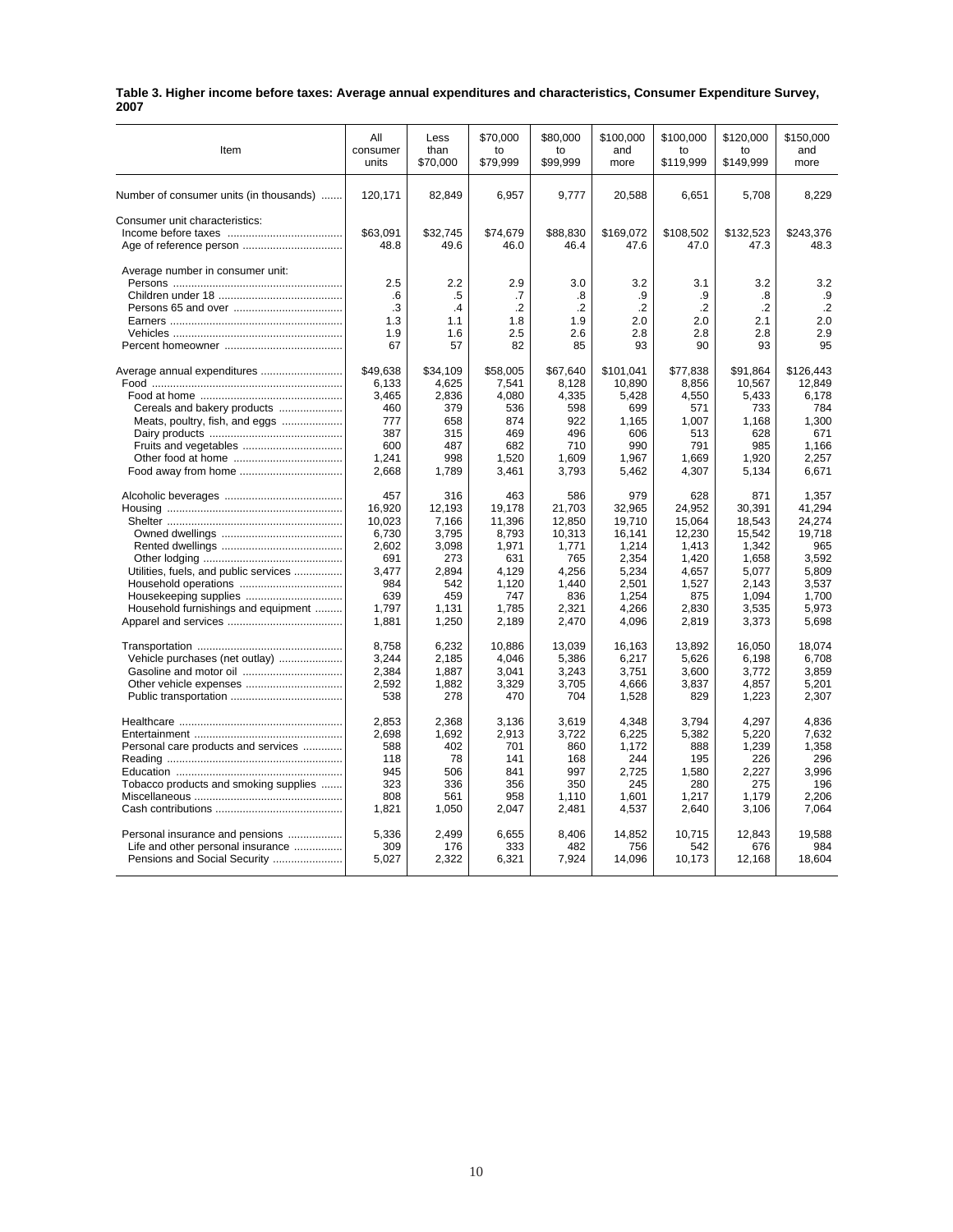### **Table 4. Age of reference person: Average annual expenditures and characteristics, Consumer Expenditure Survey, 2007**

| Item                                    | All<br>consumer<br>units            | Under<br>25<br>years                      | 25-34<br>years                        | 35-44<br>years                        | 45-54<br>years                       | 55-64<br>years                                  | 65 years<br>and older               | 65-74<br>years                      | 75 years<br>and older                     |
|-----------------------------------------|-------------------------------------|-------------------------------------------|---------------------------------------|---------------------------------------|--------------------------------------|-------------------------------------------------|-------------------------------------|-------------------------------------|-------------------------------------------|
| Number of consumer units (in thousands) | 120,171                             | 8,150                                     | 20,499                                | 23,416                                | 25,245                               | 19,462                                          | 23,400                              | 12,011                              | 11,390                                    |
| Consumer unit characteristics:          | \$63.091<br>48.8                    | \$31.443<br>21.5                          | \$57,256<br>29.6                      | \$76,540<br>39.6                      | \$80,560<br>49.4                     | \$71,048<br>59.2                                | \$40,305<br>75.2                    | \$47,708<br>69.1                    | \$32.499<br>81.5                          |
| Average number in consumer unit:        | 2.5<br>.6<br>.3<br>1.3<br>1.9<br>67 | 2.0<br>$\cdot$<br>(1)<br>1.3<br>1.2<br>16 | 2.8<br>1.1<br>(1)<br>1.5<br>1.7<br>47 | 3.2<br>1.3<br>(1)<br>1.6<br>2.2<br>68 | 2.7<br>.6<br>(1)<br>1.7<br>2.3<br>75 | 2.1<br>$\cdot$<br>$\cdot$ 1<br>1.4<br>2.2<br>81 | 1.7<br>.1<br>1.4<br>.4<br>1.6<br>79 | 1.8<br>.1<br>1.4<br>.7<br>1.8<br>81 | 1.5<br>(1)<br>1.3<br>$\cdot$<br>1.3<br>77 |
| Average annual expenditures             | \$49.638                            | \$29.457                                  | \$47.510                              | \$58.934                              | \$58.331                             | \$53.786                                        | \$36.530                            | \$42.262                            | \$30.414                                  |
|                                         | 6,133                               | 4,141                                     | 6,000                                 | 7,393                                 | 7,181                                | 6,241                                           | 4,515                               | 5,226                               | 3,738                                     |
|                                         | 3,465                               | 2,265                                     | 3,210                                 | 4,125                                 | 4,003                                | 3,457                                           | 2,905                               | 3,348                               | 2,419                                     |
| Cereals and bakery products             | 460                                 | 274                                       | 427                                   | 548                                   | 522                                  | 456                                             | 405                                 | 459                                 | 346                                       |
| Meats, poultry, fish, and eggs          | 777                                 | 491                                       | 692                                   | 976                                   | 907                                  | 758                                             | 634                                 | 738                                 | 520                                       |
|                                         | 387                                 | 238                                       | 368                                   | 459                                   | 442                                  | 384                                             | 332                                 | 376                                 | 284                                       |
|                                         | 600                                 | 340                                       | 529                                   | 677                                   | 684                                  | 640                                             | 557                                 | 628                                 | 479                                       |
|                                         | 1,241                               | 922                                       | 1,194                                 | 1.465                                 | 1.447                                | 1,219                                           | 976                                 | 1.147                               | 789                                       |
|                                         | 2,668                               | 1,876                                     | 2,790                                 | 3,268                                 | 3,178                                | 2,784                                           | 1,610                               | 1,878                               | 1.319                                     |
|                                         | 457                                 | 461                                       | 514                                   | 469                                   | 498                                  | 533                                             | 285                                 | 346                                 | 218                                       |
|                                         | 16,920                              | 9,598                                     | 17,329                                | 20,952                                | 19,195                               | 17,223                                          | 12,396                              | 13,547                              | 11.173                                    |
|                                         | 10.023                              | 6.220                                     | 10.536                                | 12.758                                | 11.617                               | 9.763                                           | 6.656                               | 7,271                               | 6.009                                     |
|                                         | 6,730                               | 1,398                                     | 5,985                                 | 9,232                                 | 8,626                                | 7,063                                           | 4.414                               | 5,329                               | 3.448                                     |
|                                         | 2.602                               | 4.649                                     | 4.288                                 | 2.849                                 | 2.055                                | 1.539                                           | 1.639                               | 1,277                               | 2.020                                     |
|                                         | 691                                 | 173                                       | 263                                   | 677                                   | 936                                  | 1,161                                           | 604                                 | 664                                 | 540                                       |
| Utilities, fuels, and public services   | 3,477                               | 1,813                                     | 3,063                                 | 3,928                                 | 4,053                                | 3,754                                           | 3,117                               | 3,392                               | 2,828                                     |
|                                         | 984                                 | 363                                       | 1,175                                 | 1.422                                 | 867                                  | 860                                             | 825                                 | 715                                 | 941                                       |
|                                         | 639                                 | 278                                       | 522                                   | 646                                   | 724                                  | 902                                             | 562                                 | 661                                 | 453                                       |
| Household furnishings and equipment     | 1.797                               | 925                                       | 2.034                                 | 2.198                                 | 1.933                                | 1.944                                           | 1,235                               | 1.508                               | 943                                       |
|                                         | 1,881                               | 1,477                                     | 2,106                                 | 2,335                                 | 2,191                                | 1,888                                           | 1,040                               | 1,323                               | 732                                       |
|                                         | 8,758                               | 5,708                                     | 9,065                                 | 10,558                                | 9,943                                | 9,608                                           | 5,785                               | 7,669                               | 3.784                                     |
| Vehicle purchases (net outlay)          | 3,244                               | 2,273                                     | 3,930                                 | 4,183                                 | 3,223                                | 3,348                                           | 1,977                               | 2,701                               | 1,213                                     |
|                                         | 2,384                               | 1.760                                     | 2.446                                 | 2.870                                 | 2.846                                | 2,504                                           | 1.461                               | 1,862                               | 1.039                                     |
|                                         | 2,592                               | 1,365                                     | 2,293                                 | 2,966                                 | 3,213                                | 2,993                                           | 1,928                               | 2,536                               | 1,270                                     |
|                                         | 538                                 | 310                                       | 396                                   | 540                                   | 661                                  | 763                                             | 420                                 | 569                                 | 262                                       |
|                                         | 2,853                               | 800                                       | 1,740                                 | 2,315                                 | 2,792                                | 3,476                                           | 4,631                               | 4,967                               | 4,275                                     |
|                                         | 2,698                               | 1,448                                     | 2,462                                 | 3,551                                 | 3,163                                | 2,730                                           | 1,966                               | 2,636                               | 1,255                                     |
| Personal care products and services     | 588                                 | 337                                       | 512                                   | 662                                   | 686                                  | 632                                             | 528                                 | 599                                 | 451                                       |
|                                         | 118                                 | 51                                        | 72                                    | 107                                   | 137                                  | 151                                             | 143                                 | 151                                 | 136                                       |
|                                         | 945                                 | 1,787                                     | 604                                   | 819                                   | 1,687                                | 929                                             | 292                                 | 245                                 | 341                                       |
| Tobacco products and smoking supplies   | 323                                 | 290                                       | 331                                   | 379                                   | 388                                  | 353                                             | 176                                 | 243                                 | 106                                       |
|                                         | 808                                 | 368                                       | 589                                   | 845                                   | 1,008                                | 1,084                                           | 672                                 | 787                                 | 548                                       |
|                                         | 1,821                               | 549                                       | 1,027                                 | 1,569                                 | 1,972                                | 2,746                                           | 2,282                               | 1,923                               | 2,661                                     |
| Personal insurance and pensions         | 5,336                               | 2.440                                     | 5,159                                 | 6,980                                 | 7,489                                | 6,193                                           | 1,819                               | 2,600                               | 996                                       |
| Life and other personal insurance       | 309                                 | 39                                        | 164                                   | 286                                   | 402                                  | 461                                             | 329                                 | 375                                 | 279                                       |
| Pensions and Social Security            | 5,027                               | 2,401                                     | 4,995                                 | 6,694                                 | 7,087                                | 5,732                                           | 1,491                               | 2,225                               | 716                                       |

<sup>1</sup> Value is less than or equal to 0.05.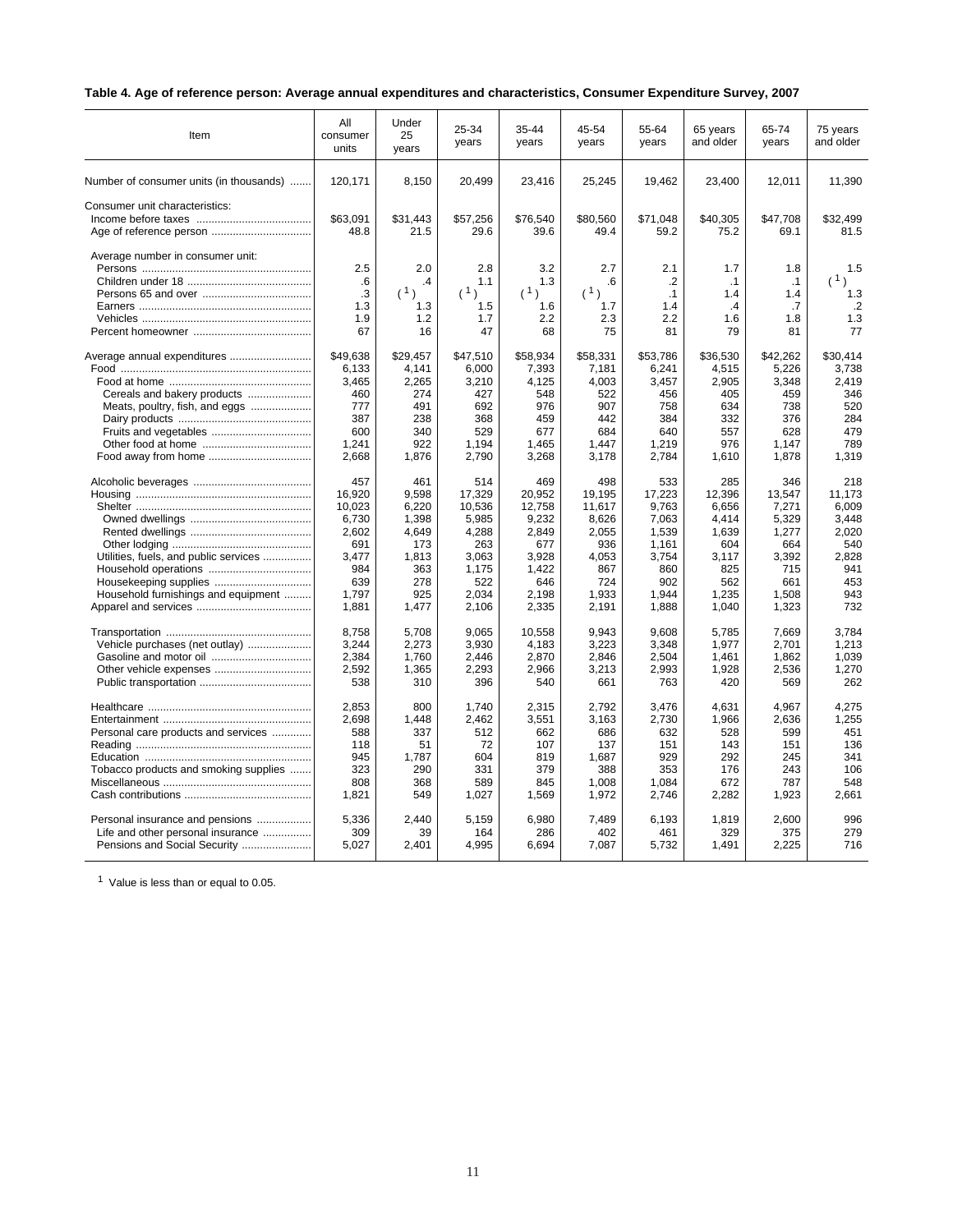#### **Table 5. Size of consumer unit: Average annual expenditures and characteristics, Consumer Expenditure Survey, 2007**

|                                         |                          |               |              |                | Two or more persons |                 |                            |
|-----------------------------------------|--------------------------|---------------|--------------|----------------|---------------------|-----------------|----------------------------|
| Item                                    | All<br>consumer<br>units | One<br>person | Total        | Two<br>persons | Three<br>persons    | Four<br>persons | Five or<br>more<br>persons |
| Number of consumer units (in thousands) | 120,171                  | 35,740        | 84,431       | 38,260         | 18,175              | 16,496          | 11,499                     |
| Consumer unit characteristics:          |                          |               |              |                |                     |                 |                            |
|                                         | \$63,091                 | \$31,962      | \$76,269     | \$70,095       | \$74,809            | \$86,902        | \$83,866                   |
|                                         | 48.8                     | 52.4          | 47.3         | 53.4           | 44.3                | 41.1            | 40.8                       |
| Average number in consumer unit:        |                          |               |              |                |                     |                 |                            |
|                                         | 2.5                      | 1.0           | 3.1          | 2.0            | 3.0                 | 4.0             | 5.6                        |
|                                         | .6                       | n.a.          | .9           | $\cdot$ 1      | .8                  | 1.6             | 2.7                        |
|                                         | .3                       | .3            | .3           | .5             | .2                  | $\cdot$ 1       | $\cdot$ 1                  |
|                                         | 1.3                      | .6            | 1.6          | 1.3            | 1.8                 | 2.0             | 2.2                        |
|                                         | 1.9                      | 1.1           | 2.3          | 2.1            | 2.3                 | 2.5             | 2.5                        |
|                                         | 67                       | 51            | 73           | 75             | 69                  | 76              | 71                         |
|                                         | \$49,638                 | \$29,285      | \$58,209     | \$53,091       | \$57,326            | \$66,476        | \$65,042                   |
|                                         | 6,133                    | 3,328         | 7,298        | 6,209          | 7,251               | 8,671           | 9.220                      |
|                                         | 3.465                    | 1.814         | 4.150        | 3.375          | 4.227               | 4.967           | 5.564                      |
|                                         | 460                      | 238           | 551          | 437            | 563                 | 654             | 783                        |
| Meats, poultry, fish, and eggs          | 777                      | 390           | 937          | 744            | 940                 | 1,146           | 1,310                      |
|                                         | 387                      | 201           | 465          | 385            | 449                 | 562             | 628                        |
|                                         | 600                      | 322           | 715          | 616            | 708                 | 832             | 903                        |
|                                         | 1.241                    | 662           | 1,482        | 1,193          | 1,567               | 1,775           | 1.939                      |
|                                         | 2,668                    | 1,514         | 3,149        | 2,834          | 3,024               | 3,704           | 3,656                      |
|                                         | 457                      | 428           | 469          | 528            | 448                 | 429             | 353                        |
|                                         | 16,920                   | 11,269        | 19,307       | 17,248         | 19,035              | 22,635          | 21,789                     |
|                                         | 10,023                   | 7,212         | 11,212       | 9.923          | 11.116              | 13,123          | 12.914                     |
|                                         | 6.730                    | 3,628         | 8,043        | 6.770          | 7,879               | 10,134          | 9.541                      |
|                                         | 2,602                    | 3,228         | 2,337        | 2,153          | 2,559               | 2,258           | 2.710                      |
|                                         | 691                      | 356           | 832          | 1,001          | 678                 | 731             | 663                        |
|                                         | 3.477                    | 2,206         | 4,015        | 3,577          | 4,068               | 4,481           | 4,722                      |
|                                         | 984<br>639               | 486<br>316    | 1,195<br>773 | 823<br>825     | 1,361<br>647        | 1,800<br>775    | 1,303<br>780               |
| Household furnishings and equipment     | 1,797                    | 1,049         | 2,111        | 2,100          | 1,842               | 2,456           | 2,070                      |
|                                         | 1,881                    | 971           | 2,260        | 1,848          | 2,330               | 2,859           | 2,719                      |
|                                         |                          |               |              |                |                     |                 |                            |
|                                         | 8,758                    | 4,539         | 10,539       | 9,274          | 10,801              | 11,655          | 12,754                     |
| Vehicle purchases (net outlay)          | 3,244                    | 1,478         | 3,991        | 3,361          | 4,121               | 4,338           | 5,388                      |
|                                         | 2,384                    | 1.276         | 2,853        | 2.452          | 2.804               | 3,364           | 3.531                      |
|                                         | 2,592                    | 1,461         | 3,067        | 2,740          | 3,330               | 3,329           | 3.382                      |
|                                         | 538                      | 324           | 628          | 722            | 546                 | 624             | 453                        |
|                                         | 2,853                    | 1,790         | 3,302        | 3,709          | 2,876               | 3,147           | 2,840                      |
|                                         | 2,698                    | 1.413         | 3,238        | 3.079          | 3.009               | 3,785           | 3.373                      |
|                                         | 588                      | 364           | 681          | 650            | 653                 | 756             | 725                        |
|                                         | 118                      | 97            | 127          | 140            | 114                 | 131             | 94                         |
|                                         | 945                      | 621           | 1,082        | 777            | 1,242               | 1,483           | 1,277                      |
| Tobacco products and smoking supplies   | 323                      | 223           | 365          | 350            | 417                 | 335             | 378                        |
|                                         | 808                      | 533           | 923          | 977            | 836                 | 935             | 863                        |
|                                         | 1,821                    | 1,219         | 2,076        | 2,512          | 1,655               | 1,819           | 1,663                      |
|                                         | 5,336                    | 2,491         | 6,540        | 5,789          | 6,659               | 7,835           | 6,994                      |
|                                         | 309                      | 146           | 379          | 349            | 394                 | 432             | 378                        |
|                                         | 5,027                    | 2,345         | 6,162        | 5,441          | 6,265               | 7,403           | 6,616                      |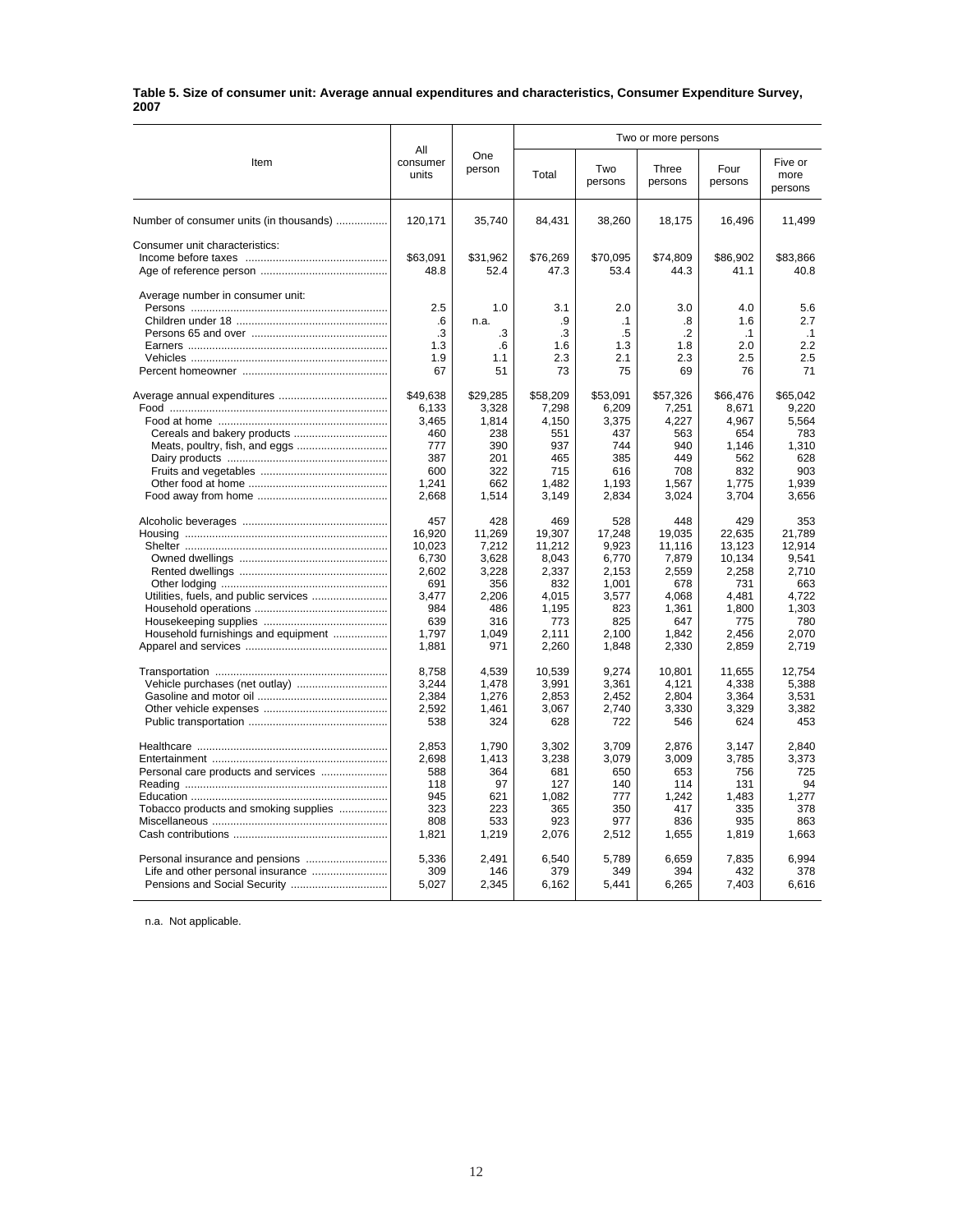### **Table 6. Composition of consumer unit: Average annual expenditures and characteristics, Consumer Expenditure Survey, 2007**

|                                                                                                      |                                                                                               |                                                                                             |                                                                                              | Husband and wife consumer units                                                              |                                                                                              |                                                                                             |                                                                                             |                                                                                            |                                                                                          |
|------------------------------------------------------------------------------------------------------|-----------------------------------------------------------------------------------------------|---------------------------------------------------------------------------------------------|----------------------------------------------------------------------------------------------|----------------------------------------------------------------------------------------------|----------------------------------------------------------------------------------------------|---------------------------------------------------------------------------------------------|---------------------------------------------------------------------------------------------|--------------------------------------------------------------------------------------------|------------------------------------------------------------------------------------------|
| Item                                                                                                 |                                                                                               | Husband                                                                                     |                                                                                              |                                                                                              | Husband and wife with children                                                               |                                                                                             | Other<br>husband                                                                            | One<br>parent,<br>at least                                                                 | Single<br>person<br>and other                                                            |
|                                                                                                      | Total                                                                                         | and wife<br>only                                                                            | Total                                                                                        | Oldest<br>child<br>under 6                                                                   | Oldest<br>child<br>6 to 17                                                                   | Oldest<br>child 18<br>or older                                                              | and wife<br>consumer<br>units                                                               | one child<br>under 18                                                                      | consumer<br>units                                                                        |
| Number of consumer units (in thousands)                                                              | 60,747                                                                                        | 25,923                                                                                      | 29,984                                                                                       | 5,865                                                                                        | 15,265                                                                                       | 8,854                                                                                       | 4,841                                                                                       | 7,139                                                                                      | 52,286                                                                                   |
| Consumer unit characteristics:                                                                       | \$85.803<br>48.9                                                                              | \$78.434<br>57.1                                                                            | \$92.655<br>42.1                                                                             | \$83.372<br>32.3                                                                             | \$92.569<br>40.1                                                                             | \$98.952<br>52.0                                                                            | \$82.825<br>48.1                                                                            | \$35.490<br>38.6                                                                           | \$40.473<br>50.1                                                                         |
| Average number in consumer unit:                                                                     | 3.2<br>.9<br>.3<br>1.7<br>2.5<br>82                                                           | 2.0<br>n.a.<br>6<br>1.2<br>2.4<br>85                                                        | 3.9<br>1.6<br>$\cdot$ 1<br>2.0<br>2.6<br>81                                                  | 3.5<br>1.5<br>(1)<br>1.7<br>2.1<br>68                                                        | 4.2<br>2.2<br>(1)<br>1.8<br>2.6<br>81                                                        | 3.9<br>.6<br>$\cdot$<br>2.5<br>3.1<br>88                                                    | 4.9<br>1.4<br>.5<br>2.4<br>2.7<br>77                                                        | 2.9<br>1.7<br>(1)<br>1.0<br>1.2<br>41                                                      | 1.6<br>$\cdot$<br>.3<br>1.0<br>1.3<br>52                                                 |
|                                                                                                      | \$64,104<br>7,900<br>4,460<br>596<br>986<br>511<br>780<br>1,586<br>3,440                      | \$58,637<br>6,690<br>3,617<br>472<br>790<br>424<br>676<br>1,255<br>3,073                    | \$69,101<br>8,876<br>5,080<br>693<br>1,113<br>581<br>848<br>1,845<br>3,796                   | \$62,403<br>7,137<br>4,243<br>516<br>784<br>514<br>735<br>1,694<br>2,894                     | \$70,766<br>9,151<br>5,115<br>730<br>1,122<br>605<br>856<br>1,802<br>4,036                   | \$70,822<br>9,623<br>5,626<br>750<br>1,337<br>582<br>914<br>2,043<br>3,997                  | \$63,339<br>9,138<br>5,737<br>752<br>1,394<br>602<br>998<br>1,990<br>3,401                  | \$38,239<br>5,614<br>3,295<br>456<br>793<br>356<br>492<br>1,198<br>2,319                   | \$34,360<br>4,142<br>2,328<br>301<br>532<br>247<br>403<br>845<br>1,814                   |
| Utilities, fuels, and public services<br>Household furnishings and equipment                         | 506<br>20.922<br>12,036<br>9,350<br>1,657<br>1,029<br>4,233<br>1,351<br>869<br>2,433<br>2,369 | 559<br>18,420<br>10,358<br>7,707<br>1,370<br>1,280<br>3,785<br>879<br>963<br>2.436<br>1,956 | 470<br>23,078<br>13,458<br>10,819<br>1,774<br>865<br>4,518<br>1,786<br>789<br>2.527<br>2,723 | 513<br>24,354<br>13,815<br>10,757<br>2,637<br>421<br>3,828<br>3.431<br>750<br>2,531<br>2,400 | 405<br>24.032<br>14,343<br>11,627<br>1,779<br>937<br>4,567<br>1.644<br>767<br>2,711<br>2,766 | 566<br>20,596<br>11,696<br>9.466<br>1,195<br>1,035<br>4,891<br>943<br>861<br>2,206<br>2,876 | 421<br>20,842<br>12,215<br>9,049<br>2,469<br>697<br>4,869<br>1.178<br>801<br>1,778<br>2,570 | 212<br>14.354<br>8,512<br>3,931<br>4,323<br>258<br>3,214<br>1.056<br>500<br>1.071<br>2,077 | 428<br>12.610<br>7,890<br>4.069<br>3,465<br>357<br>2,635<br>548<br>387<br>1.150<br>1,289 |
|                                                                                                      | 11,600<br>4,435<br>3,109<br>3,332<br>725                                                      | 10,347<br>3,828<br>2,649<br>2,994<br>875                                                    | 12,609<br>4,919<br>3,421<br>3,639<br>630                                                     | 10,876<br>4,529<br>2,717<br>3,112<br>517                                                     | 12,688<br>4,912<br>3,474<br>3,605<br>697                                                     | 13,651<br>5,190<br>3,797<br>4,076<br>588                                                    | 12,114<br>4.687<br>3,631<br>3,287<br>509                                                    | 6,359<br>2,139<br>1,771<br>2,085<br>364                                                    | 5,783<br>2.011<br>1,625<br>1,801<br>345                                                  |
| Personal care products and services<br>Tobacco products and smoking supplies                         | 3,870<br>3,578<br>741<br>147<br>1,250<br>324<br>979<br>2,466                                  | 4,542<br>3,324<br>716<br>166<br>860<br>293<br>1,069<br>3,232                                | 3,328<br>3,915<br>768<br>137<br>1,643<br>316<br>892<br>1,937                                 | 2,826<br>3,102<br>637<br>105<br>431<br>257<br>749<br>1,407                                   | 3,286<br>4,366<br>758<br>143<br>1,560<br>321<br>883<br>1,991                                 | 3,737<br>3,682<br>881<br>149<br>2,587<br>346<br>1,011<br>2,194                              | 3,610<br>2,884<br>716<br>109<br>908<br>539<br>1,010<br>1,642                                | 1,282<br>2,062<br>522<br>61<br>768<br>256<br>746<br>729                                    | 1.883<br>1,760<br>418<br>91<br>616<br>331<br>616<br>1,222                                |
| Personal insurance and pensions<br>Life and other personal insurance<br>Pensions and Social Security | 7,452<br>465<br>6,988                                                                         | 6.462<br>441<br>6,021                                                                       | 8,408<br>489<br>7,918                                                                        | 7,607<br>306<br>7,301                                                                        | 8,416<br>504<br>7,912                                                                        | 8,923<br>585<br>8,339                                                                       | 6,836<br>439<br>6,398                                                                       | 3,197<br>145<br>3,052                                                                      | 3.170<br>152<br>3,018                                                                    |

<sup>1</sup> Value is less than or equal to 0.05.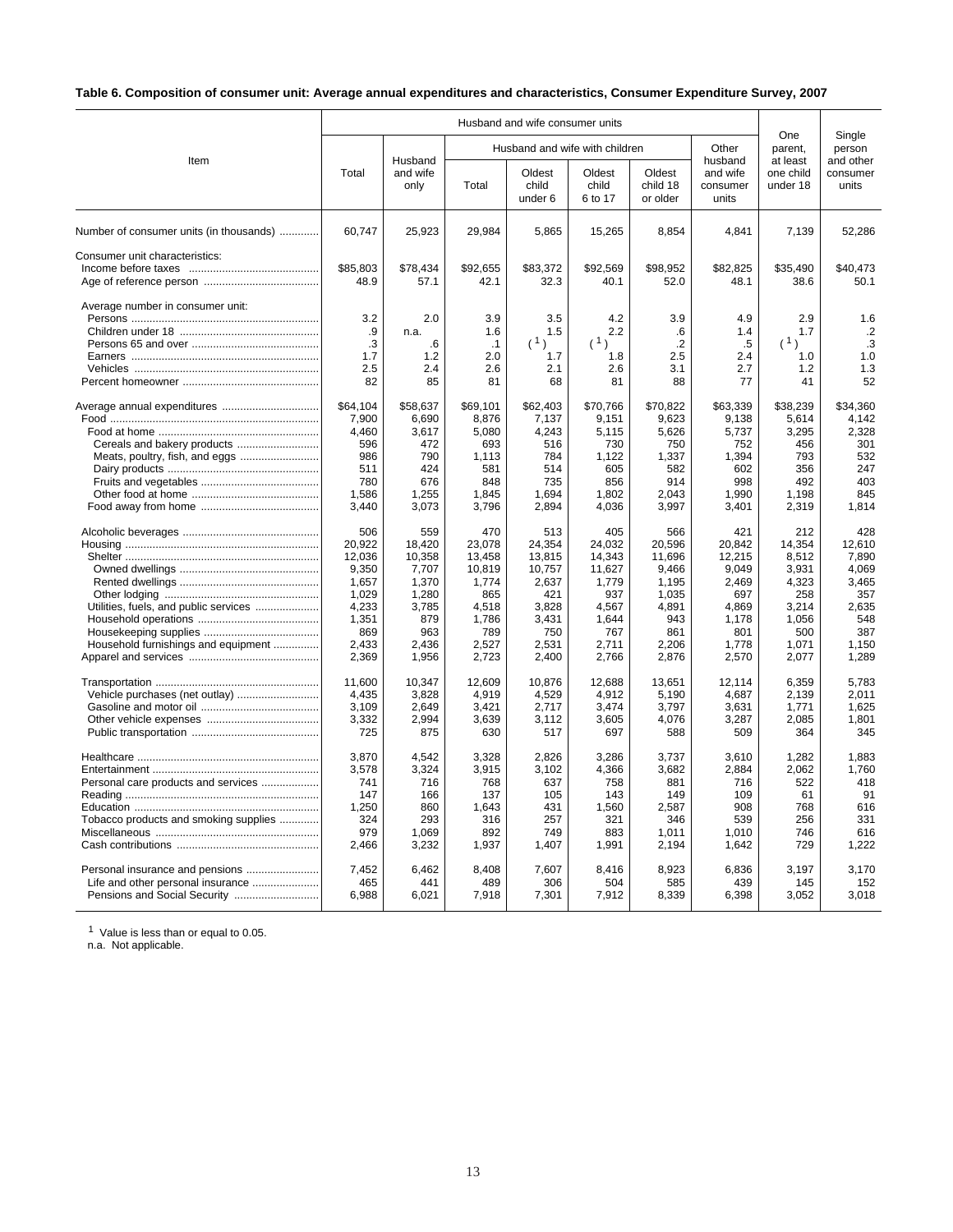#### **Table 7. Number of earners in consumer unit: Average annual expenditures and characteristics, Consumer Expenditure Survey, 2007**

|                                         |                          |                | Single consumers | Consumer units of two or more persons |                 |                 |                             |  |
|-----------------------------------------|--------------------------|----------------|------------------|---------------------------------------|-----------------|-----------------|-----------------------------|--|
| Item                                    | All<br>consumer<br>units | No earner      | One earner       | No earner                             | One earner      | Two earners     | Three or<br>more<br>earners |  |
| Number of consumer units (in thousands) | 120,171                  | 13,210         | 22,531           | 10,133                                | 23,945          | 40,006          | 10,346                      |  |
| Consumer unit characteristics:          |                          |                |                  |                                       |                 |                 |                             |  |
|                                         | \$63,091                 | \$17,986       | \$40,156         | \$33,176                              | \$60,069        | \$90,315        | \$101,654                   |  |
|                                         | 48.8                     | 68.7           | 42.9             | 66.1                                  | 46.8            | 43.1            | 46.5                        |  |
| Average number in consumer unit:        |                          |                |                  |                                       |                 |                 |                             |  |
|                                         | 2.5                      | 1.0            | 1.0              | 2.3                                   | 3.0             | 3.0             | 4.3                         |  |
|                                         | .6                       | n.a.           | n.a.             | .3                                    | 1.1             | .9              | 1.0                         |  |
|                                         | .3                       | $\cdot$        | $\cdot$ 1        | 1.3                                   | .3              | $\cdot$ 1       | .1                          |  |
|                                         | 1.3                      | n.a.           | 1.0              | n.a.                                  | 1.0             | 2.0             | 3.3                         |  |
|                                         | 1.9                      | .9             | 1.2              | 1.8                                   | 1.9             | 2.4             | 3.1                         |  |
|                                         | 67                       | 58             | 47               | 78                                    | 66              | 75              | 80                          |  |
| Average annual expenditures             | \$49,638                 | \$21,046       | \$34,135         | \$39,020                              | \$51,092        | \$63,676        | \$72,821                    |  |
|                                         | 6,133                    | 2,409          | 3,875            | 5,486                                 | 6,511           | 7,647           | 9,777                       |  |
|                                         | 3,465                    | 1,630          | 1,923            | 3,535                                 | 3,971           | 4,085           | 5,570                       |  |
| Cereals and bakery products             | 460                      | 228            | 244              | 490                                   | 537             | 536             | 721                         |  |
| Meats, poultry, fish, and eggs          | 777                      | 354            | 411              | 788                                   | 909             | 909             | 1.298                       |  |
|                                         | 387                      | 178            | 214              | 397                                   | 448             | 462             | 595                         |  |
|                                         | 600<br>1,241             | 311<br>559     | 330<br>723       | 628                                   | 703<br>1,374    | 696<br>1,482    | 926<br>2,029                |  |
|                                         | 2.668                    | 779            | 1,952            | 1,232<br>1,951                        | 2,539           | 3,562           | 4,207                       |  |
|                                         |                          |                |                  |                                       |                 |                 |                             |  |
|                                         | 457                      | 154            | 591              | 305                                   | 373             | 548             | 546                         |  |
|                                         | 16,920                   | 9,048          | 12,573           | 13,506                                | 17,771          | 21,201          | 21,264                      |  |
|                                         | 10,023<br>6,730          | 5,370<br>2,559 | 8,292<br>4,254   | 6,657<br>4,450                        | 10,446<br>6,791 | 12,576<br>9,406 | 12.176<br>9.192             |  |
|                                         | 2.602                    | 2.647          | 3.569            | 1.571                                 | 2.773           | 2.315           | 2.159                       |  |
|                                         | 691                      | 163            | 469              | 636                                   | 882             | 854             | 825                         |  |
| Utilities, fuels, and public services   | 3.477                    | 2,153          | 2,237            | 3,371                                 | 3,746           | 4,101           | 4,940                       |  |
|                                         | 984                      | 502            | 476              | 768                                   | 1,076           | 1,458           | 871                         |  |
|                                         | 639                      | 312            | 318              | 1,128                                 | 684             | 716             | 861                         |  |
| Household furnishings and equipment     | 1,797                    | 711            | 1,249            | 1,583                                 | 1,819           | 2,350           | 2,416                       |  |
|                                         | 1,881                    | 549            | 1,222            | 1,255                                 | 1,992           | 2,497           | 3,015                       |  |
|                                         | 8,758                    | 2,850          | 5,531            | 6,665                                 | 9,134           | 11,248          | 14.940                      |  |
| Vehicle purchases (net outlay)          | 3,244                    | 955            | 1,785            | 2,289                                 | 3,523           | 4,251           | 5,741                       |  |
| Gasoline and motor oil                  | 2,384                    | 735            | 1,592            | 1,659                                 | 2,405           | 3,117           | 4,035                       |  |
|                                         | 2,592                    | 996            | 1,735            | 2,243                                 | 2.588           | 3,200           | 4,562                       |  |
|                                         | 538                      | 164            | 418              | 473                                   | 618             | 680             | 602                         |  |
|                                         | 2,853                    | 2,358          | 1,456            | 5,069                                 | 3,019           | 3,018           | 3,329                       |  |
|                                         | 2,698                    | 903            | 1,713            | 2,116                                 | 2,828           | 3,656           | 3.696                       |  |
| Personal care products and services     | 588                      | 322            | 389              | 519                                   | 574             | 733             | 904                         |  |
|                                         | 118                      | 94             | 98               | 125                                   | 114             | 131             | 141                         |  |
|                                         | 945                      | 268            | 828              | 204                                   | 755             | 1,257           | 2,025                       |  |
| Tobacco products and smoking supplies   | 323                      | 169            | 255              | 242                                   | 338             | 383             | 482                         |  |
|                                         | 808                      | 393            | 616              | 674                                   | 914             | 990             | 933                         |  |
|                                         | 1,821                    | 1,298          | 1,173            | 2,305                                 | 2,105           | 1,961           | 2,233                       |  |
| Personal insurance and pensions         | 5,336                    | 231            | 3,816            | 549                                   | 4,663           | 8,408           | 9,534                       |  |
| Life and other personal insurance       | 309                      | 180            | 126              | 280                                   | 315             | 407             | 513                         |  |
| Pensions and Social Security            | 5,027                    | 152            | 3,690            | 1268                                  | 4,348           | 8,001           | 9,021                       |  |

 $1$  Data are likely to have large sampling errors.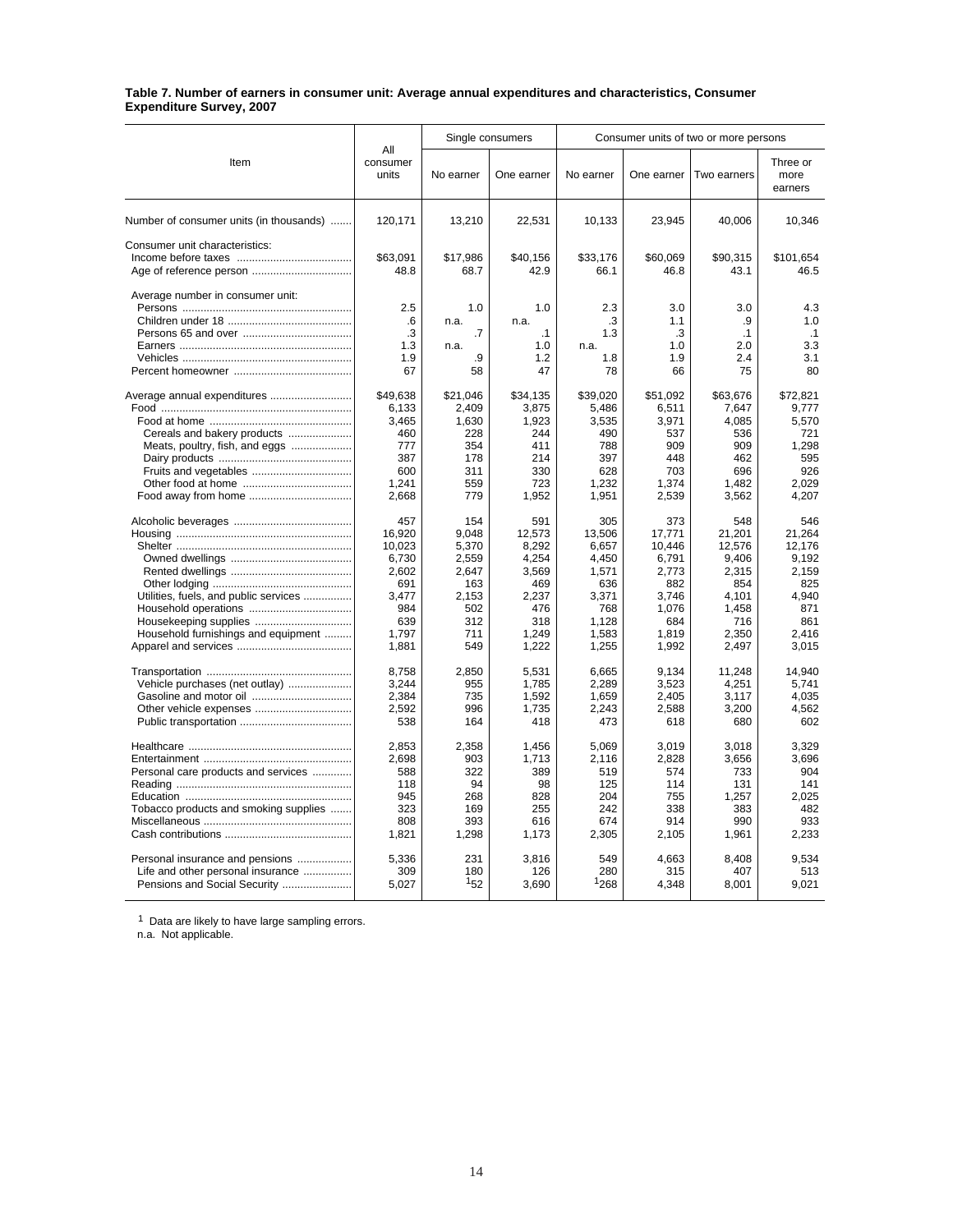# **Table 8. Housing tenure and type of area: Average annual expenditures and characteristics, Consumer Expenditure Survey, 2007**

|                                                                                                                     |                                                                                           | Housing tenure                                                                            |                                                                                           |                                                                                       |                                                                                        |                                                                                             |                                                                                           | Type of area                                                                                |                                                                                        |  |  |
|---------------------------------------------------------------------------------------------------------------------|-------------------------------------------------------------------------------------------|-------------------------------------------------------------------------------------------|-------------------------------------------------------------------------------------------|---------------------------------------------------------------------------------------|----------------------------------------------------------------------------------------|---------------------------------------------------------------------------------------------|-------------------------------------------------------------------------------------------|---------------------------------------------------------------------------------------------|----------------------------------------------------------------------------------------|--|--|
|                                                                                                                     | All                                                                                       |                                                                                           | Homeowner                                                                                 |                                                                                       |                                                                                        |                                                                                             | Urban                                                                                     |                                                                                             |                                                                                        |  |  |
| Item                                                                                                                | consumer<br>units                                                                         | Total                                                                                     | Home-<br>owner<br>with<br>mortgage                                                        | Home-<br>owner<br>without<br>mortgage                                                 | Renter                                                                                 | Total                                                                                       | Central<br>City                                                                           | Other<br>Urban                                                                              | Rural                                                                                  |  |  |
| Number of consumer units (in thousands)                                                                             | 120,171                                                                                   | 80,244                                                                                    | 52,203                                                                                    | 28,042                                                                                | 39,927                                                                                 | 109,771                                                                                     | 35,489                                                                                    | 74,282                                                                                      | 10,401                                                                                 |  |  |
| Consumer unit characteristics:                                                                                      | \$63.091<br>48.8                                                                          | \$76,875<br>52.5                                                                          | \$87,915<br>47.0                                                                          | \$56,323<br>62.9                                                                      | \$35,390<br>41.3                                                                       | \$64,285<br>48.5                                                                            | \$56,404<br>46.3                                                                          | \$68,050<br>49.5                                                                            | \$50.497<br>52.3                                                                       |  |  |
| Average number in consumer unit:                                                                                    | 2.5<br>.6<br>.3<br>1.3<br>1.9<br>67                                                       | 2.6<br>.6<br>$\cdot$<br>1.4<br>2.3<br>100                                                 | 2.9<br>.8<br>$\cdot$<br>1.7<br>2.5<br>100                                                 | 2.1<br>.3<br>.8<br>.9<br>2.1<br>100                                                   | 2.2<br>.6<br>$\overline{2}$<br>1.2<br>1.1<br>n.a.                                      | 2.5<br>.6<br>.3<br>1.3<br>1.9<br>66                                                         | 2.3<br>.6<br>.3<br>1.3<br>1.5<br>51                                                       | 2.5<br>.6<br>.3<br>1.4<br>2.1<br>73                                                         | 2.5<br>.6<br>.4<br>1.3<br>2.5<br>80                                                    |  |  |
| Average annual expenditures<br>Cereals and bakery products<br>Meats, poultry, fish, and eggs<br>Food away from home | \$49,638<br>6,133<br>3,465<br>460<br>777<br>387<br>600<br>1,241<br>2,668                  | \$57,997<br>6.908<br>3,856<br>520<br>846<br>435<br>670<br>1,384<br>3,052                  | \$65,282<br>7,524<br>4,087<br>542<br>906<br>462<br>694<br>1,483<br>3,436                  | \$44,044<br>5.552<br>3,333<br>472<br>711<br>376<br>614<br>1,161<br>2,218              | \$32,829<br>4.573<br>2,678<br>337<br>637<br>290<br>459<br>954<br>1,895                 | \$50,391<br>6.235<br>3,500<br>462<br>787<br>388<br>612<br>1,252<br>2,734                    | \$45,600<br>5,749<br>3,229<br>416<br>738<br>351<br>576<br>1,149<br>2,520                  | \$52,664<br>6.458<br>3,624<br>482<br>810<br>404<br>628<br>1,299<br>2,834                    | \$41.680<br>5.060<br>3,091<br>439<br>667<br>385<br>473<br>1,127<br>1.969               |  |  |
| Utilities, fuels, and public services<br>Housekeeping supplies<br>Household furnishings and equipment               | 457<br>16,920<br>10.023<br>6,730<br>2.602<br>691<br>3.477<br>984<br>639<br>1.797<br>1,881 | 507<br>19.297<br>11.025<br>10,029<br>49<br>947<br>4.107<br>1,212<br>776<br>2.177<br>2,100 | 548<br>23.018<br>14.147<br>13,173<br>34<br>939<br>4.390<br>1,380<br>745<br>2,356<br>2,351 | 415<br>12.368<br>5.213<br>4.176<br>77<br>960<br>3.581<br>901<br>845<br>1.828<br>1,572 | 355<br>12.141<br>8.009<br>100<br>7.732<br>176<br>2,211<br>526<br>363<br>1.033<br>1,438 | 474<br>17.395<br>10,469<br>6,987<br>2.757<br>725<br>3.487<br>1,012<br>641<br>1,786<br>1,940 | 503<br>16.175<br>10.010<br>5,361<br>3,963<br>686<br>3,105<br>891<br>641<br>1,529<br>1,998 | 461<br>17,975<br>10.688<br>7,763<br>2.181<br>744<br>3.670<br>1,070<br>641<br>1.906<br>1,914 | 274<br>11.912<br>5.312<br>4,023<br>961<br>329<br>3.371<br>692<br>617<br>1.920<br>1,248 |  |  |
| Vehicle purchases (net outlay)                                                                                      | 8,758<br>3,244<br>2.384<br>2,592<br>538                                                   | 10,324<br>3,846<br>2.746<br>3,092<br>640                                                  | 11.499<br>4,361<br>3.073<br>3,418<br>648                                                  | 8,118<br>2,888<br>2.139<br>2,465<br>626                                               | 5,608<br>2,034<br>1.655<br>1,587<br>333                                                | 8,736<br>3,202<br>2.337<br>2,625<br>572                                                     | 7,296<br>2,525<br>1.897<br>2,300<br>573                                                   | 9.422<br>3,526<br>2.547<br>2,778<br>571                                                     | 8.986<br>3,684<br>2.878<br>2,244<br>180                                                |  |  |
| Personal care products and services<br>Tobacco products and smoking supplies                                        | 2,853<br>2,698<br>588<br>118<br>945<br>323<br>808<br>1,821                                | 3,555<br>3,318<br>681<br>144<br>1,068<br>296<br>981<br>2,256                              | 3,272<br>3,690<br>752<br>148<br>1,253<br>314<br>1,045<br>1,899                            | 4,087<br>2,560<br>536<br>135<br>720<br>261<br>855<br>2,921                            | 1,441<br>1,452<br>399<br>65<br>699<br>377<br>458<br>948                                | 2,820<br>2,714<br>604<br>120<br>989<br>310<br>801<br>1,846                                  | 2,272<br>2,285<br>571<br>112<br>940<br>278<br>752<br>1,917                                | 3,081<br>2,915<br>619<br>124<br>1,013<br>326<br>824<br>1,812                                | 3,197<br>2,532<br>417<br>90<br>483<br>455<br>878<br>1,562                              |  |  |
| Personal insurance and pensions<br>Life and other personal insurance<br>Pensions and Social Security                | 5,336<br>309<br>5,027                                                                     | 6,562<br>415<br>6,147                                                                     | 7,968<br>455<br>7,513                                                                     | 3,945<br>341<br>3,604                                                                 | 2,873<br>97<br>2,775                                                                   | 5,407<br>309<br>5,098                                                                       | 4,752<br>241<br>4,511                                                                     | 5,720<br>342<br>5,378                                                                       | 4,586<br>310<br>4,276                                                                  |  |  |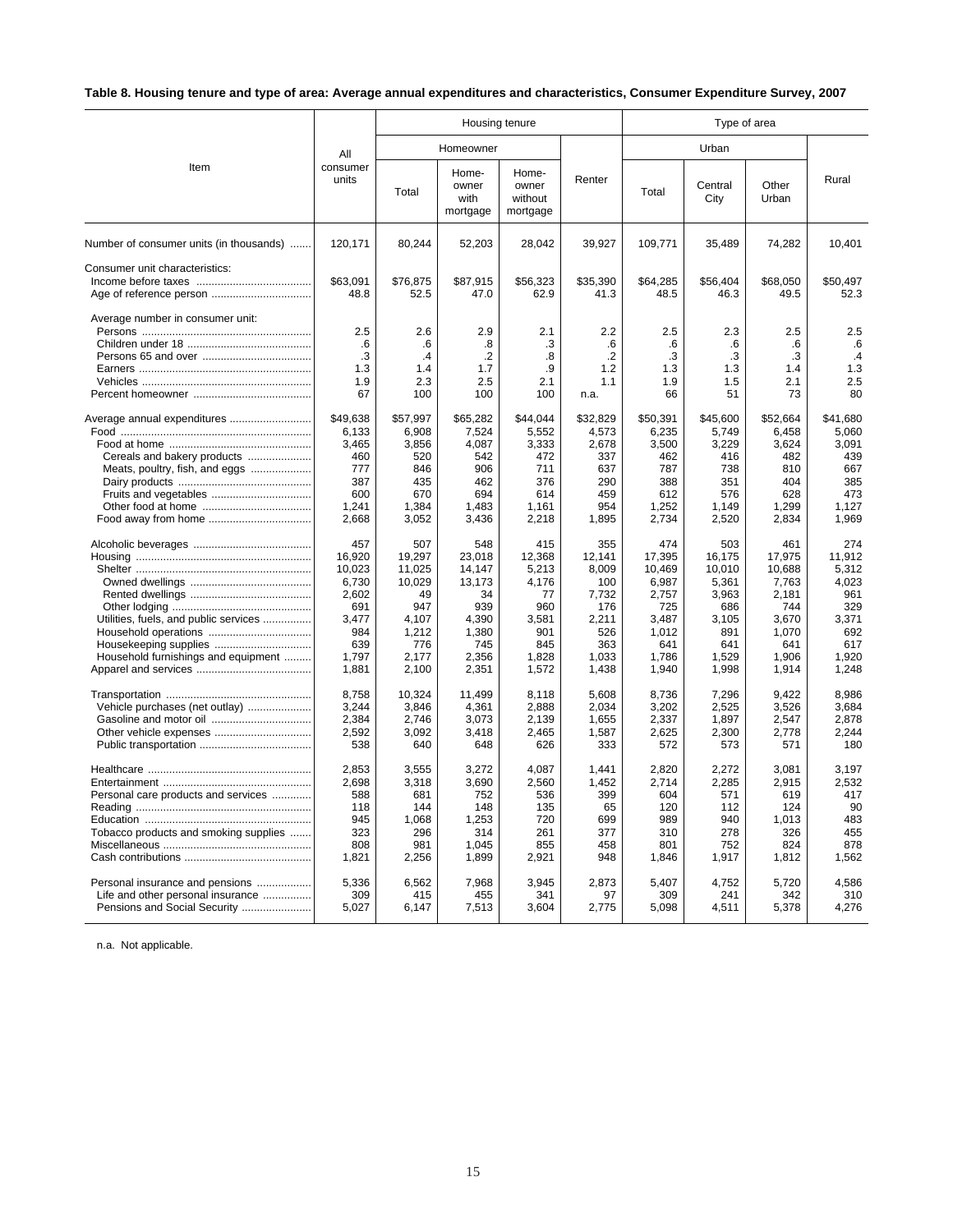|                                          | Table 9. Race of reference person: Average annual expenditures and characteristics, |  |
|------------------------------------------|-------------------------------------------------------------------------------------|--|
| <b>Consumer Expenditure Survey, 2007</b> |                                                                                     |  |

|                                         |                                     | White and all other races, and Asian | Black or                                     |                                     |                                             |  |
|-----------------------------------------|-------------------------------------|--------------------------------------|----------------------------------------------|-------------------------------------|---------------------------------------------|--|
| Item                                    | All<br>consumer<br>units            | Total                                | White and<br>all other<br>races <sup>1</sup> | Asian                               | African-<br>American                        |  |
| Number of consumer units (in thousands) | 120,171                             | 105,749                              | 101,509                                      | 4,240                               | 14,422                                      |  |
| Consumer unit characteristics:          | \$63,091<br>48.8                    | \$65,643<br>49.2                     | \$65,023<br>49.4                             | \$80,487<br>45.0                    | \$44,381<br>46.1                            |  |
| Average number in consumer unit:        | 2.5<br>.6<br>.3<br>1.3<br>1.9<br>67 | 2.5<br>.6<br>.3<br>1.4<br>2.0<br>69  | 2.4<br>.6<br>.3<br>1.3<br>2.0<br>70          | 2.8<br>.7<br>.3<br>1.5<br>1.6<br>61 | 2.6<br>.8<br>$\cdot$ .2<br>1.2<br>1.3<br>47 |  |
| Average annual expenditures             | \$49,638                            | \$51,487                             | \$51,120                                     | \$60,402                            | \$36,067                                    |  |
|                                         | 6,133                               | 6,342                                | 6,312                                        | 7,139                               | 4,601                                       |  |
|                                         | 3,465                               | 3,551                                | 3,539                                        | 3,890                               | 2.831                                       |  |
| Cereals and bakery products             | 460                                 | 472                                  | 473                                          | 469                                 | 365                                         |  |
| Meats, poultry, fish, and eggs          | 777                                 | 769                                  | 760                                          | 1,026                               | 834                                         |  |
|                                         | 387                                 | 405                                  | 407                                          | 349                                 | 259                                         |  |
| Fruits and vegetables                   | 600                                 | 620                                  | 610                                          | 887                                 | 455                                         |  |
|                                         | 1,241                               | 1,285                                | 1,290                                        | 1,159                               | 919                                         |  |
| Food away from home                     | 2,668                               | 2,791                                | 2,773                                        | 3,249                               | 1,771                                       |  |
|                                         | 457                                 | 492                                  | 499                                          | 290                                 | 198                                         |  |
|                                         | 16,920                              | 17,387                               | 17,169                                       | 22,554                              | 13,494                                      |  |
|                                         | 10,023                              | 10,287                               | 10,074                                       | 15,383                              | 8,084                                       |  |
|                                         | 6,730                               | 7,088                                | 6,950                                        | 10,387                              | 4,110                                       |  |
|                                         | 2,602                               | 2,456                                | 2,389                                        | 4,073                               | 3,669                                       |  |
|                                         | 691                                 | 743                                  | 736                                          | 923                                 | 305                                         |  |
| Utilities, fuels, and public services   | 3.477                               | 3.474                                | 3.476                                        | 3.436                               | 3.500                                       |  |
|                                         | 984                                 | 1,034                                | 1,029                                        | 1,157                               | 616                                         |  |
| Housekeeping supplies                   | 639                                 | 674                                  | 680                                          | 496                                 | 383                                         |  |
| Household furnishings and equipment     | 1,797                               | 1,918                                | 1,910                                        | 2,081                               | 910                                         |  |
|                                         | 1,881                               | 1,899                                | 1,869                                        | 2,709                               | 1,743                                       |  |
|                                         | 8,758                               | 9,071                                | 8,996                                        | 10,921                              | 6,458                                       |  |
| Vehicle purchases (net outlay)          | 3.244                               | 3,383                                | 3,357                                        | 4,007                               | 2,223                                       |  |
|                                         | 2,384                               | 2,445                                | 2,447                                        | 2,391                               | 1,935                                       |  |
|                                         | 2,592                               | 2,673                                | 2,662                                        | 2,978                               | 2,001                                       |  |
|                                         | 538                                 | 570                                  | 530                                          | 1,545                               | 299                                         |  |
|                                         | 2,853                               | 3,011                                | 3,046                                        | 2,170                               | 1,689                                       |  |
|                                         | 2,698                               | 2,890                                | 2.908                                        | 2.454                               | 1.288                                       |  |
| Personal care products and services     | 588                                 | 602                                  | 603                                          | 564                                 | 485                                         |  |
|                                         | 118                                 | 127                                  | 129                                          | 98                                  | 46                                          |  |
|                                         | 945                                 | 979                                  | 952                                          | 1,627                               | 700                                         |  |
| Tobacco products and smoking supplies   | 323                                 | 337                                  | 346                                          | 135                                 | 219                                         |  |
|                                         | 808                                 | 856                                  | 861                                          | 719                                 | 453                                         |  |
|                                         | 1,821                               | 1,909                                | 1,899                                        | 2,153                               | 1,178                                       |  |
| Personal insurance and pensions         | 5,336                               | 5,584                                | 5,531                                        | 6,868                               | 3.515                                       |  |
| Life and other personal insurance       | 309                                 | 318                                  | 317                                          | 353                                 | 245                                         |  |
| Pensions and Social Security            | 5,027                               | 5,266                                | 5,214                                        | 6,515                               | 3,271                                       |  |

<sup>1</sup> All other races includes Native Hawaiian or other Pacific Islander, American Indian or Alaska Native, and approximately 1.2 percent reporting more than one race.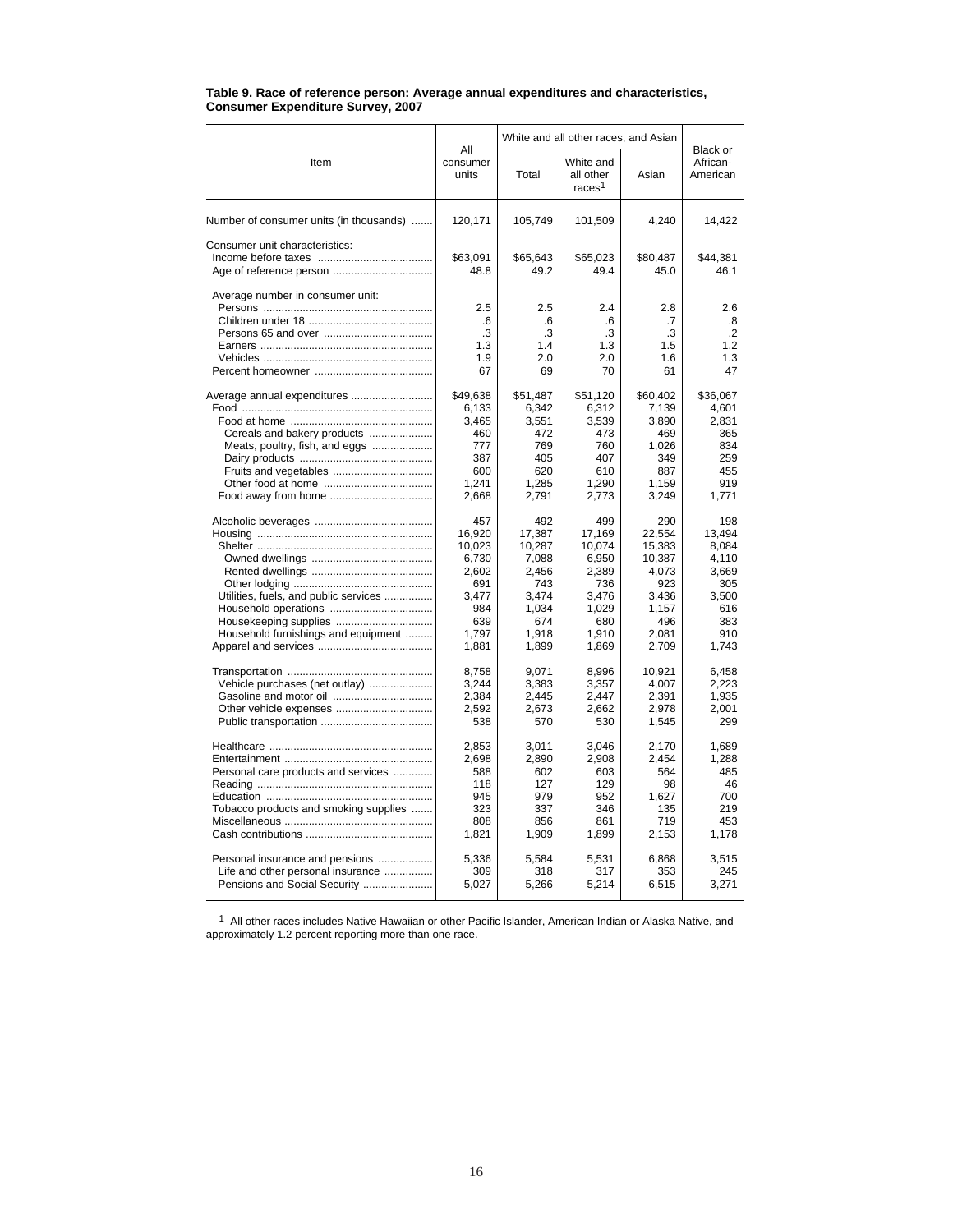| Table 10. Hispanic or Latino origin of reference person: Average annual expenditures and |
|------------------------------------------------------------------------------------------|
| characteristics, Consumer Expenditure Survey, 2007                                       |

|                                         |                                     |                                          | Not Hispanic or Latino              |                                     |                                            |  |  |
|-----------------------------------------|-------------------------------------|------------------------------------------|-------------------------------------|-------------------------------------|--------------------------------------------|--|--|
| Item                                    | All<br>consumer<br>units            | Hispanic<br>or Latino                    | Total                               | White and<br>all other<br>races     | <b>Black</b><br>or<br>African-<br>American |  |  |
| Number of consumer units (in thousands) | 120,171                             | 14,185                                   | 105,987                             | 91,734                              | 14,253                                     |  |  |
| Consumer unit characteristics:          | \$63.091<br>48.8                    | \$48,330<br>42.5                         | \$65,067<br>49.7                    | \$68,285<br>50.2                    | \$44.358<br>46.1                           |  |  |
| Average number in consumer unit:        | 2.5<br>.6<br>.3<br>1.3<br>1.9<br>67 | 3.2<br>1.1<br>$.2\,$<br>1.6<br>1.6<br>51 | 2.4<br>.6<br>.3<br>1.3<br>2.0<br>69 | 2.3<br>.5<br>.3<br>1.3<br>2.1<br>72 | 2.6<br>.8<br>.2<br>1.2<br>1.3<br>47        |  |  |
| Average annual expenditures             | \$49,638                            | \$41,501                                 | \$50,720                            | \$53,003                            | \$35,984                                   |  |  |
|                                         | 6,133                               | 5,933                                    | 6,160                               | 6,399                               | 4,603                                      |  |  |
|                                         | 3,465                               | 3,424                                    | 3,470                               | 3,568                               | 2,831                                      |  |  |
| Cereals and bakery products             | 460                                 | 410                                      | 466                                 | 481                                 | 366                                        |  |  |
| Meats, poultry, fish, and eggs          | 777                                 | 890                                      | 763                                 | 752                                 | 832                                        |  |  |
|                                         | 387                                 | 368                                      | 390                                 | 410                                 | 258                                        |  |  |
|                                         | 600                                 | 652                                      | 593                                 | 615                                 | 455                                        |  |  |
|                                         | 1.241                               | 1.104                                    | 1,258                               | 1.310                               | 920                                        |  |  |
|                                         | 2,668                               | 2,508                                    | 2,690                               | 2,831                               | 1,772                                      |  |  |
|                                         | 457                                 | 262                                      | 481                                 | 525                                 | 193                                        |  |  |
|                                         | 16,920                              | 15,573                                   | 17,097                              | 17,662                              | 13,449                                     |  |  |
|                                         | 10,023                              | 9,794                                    | 10,053                              | 10,367                              | 8,035                                      |  |  |
|                                         | 6,730                               | 5,419                                    | 6,906                               | 7,346                               | 4,071                                      |  |  |
|                                         | 2,602                               | 4,135                                    | 2,397                               | 2,200                               | 3,659                                      |  |  |
|                                         | 691                                 | 239                                      | 751                                 | 820                                 | 305                                        |  |  |
| Utilities, fuels, and public services   | 3.477                               | 3,274                                    | 3,504                               | 3,505                               | 3,502                                      |  |  |
|                                         | 984                                 | 681                                      | 1,025                               | 1,088                               | 617                                        |  |  |
|                                         | 639                                 | 571                                      | 647                                 | 688                                 | 382                                        |  |  |
| Household furnishings and equipment     | 1.797                               | 1.253                                    | 1,867                               | 2,014                               | 914                                        |  |  |
|                                         | 1,881                               | 1,994                                    | 1,867                               | 1,886                               | 1,743                                      |  |  |
|                                         | 8,758                               | 8,035                                    | 8,857                               | 9,234                               | 6,428                                      |  |  |
| Vehicle purchases (net outlay)          | 3.244                               | 2.876                                    | 3,293                               | 3.463                               | 2.203                                      |  |  |
|                                         | 2,384                               | 2,304                                    | 2,394                               | 2,466                               | 1,936                                      |  |  |
|                                         | 2,592                               | 2,525                                    | 2,603                               | 2,697                               | 1,997                                      |  |  |
|                                         | 538                                 | 330                                      | 566                                 | 608                                 | 293                                        |  |  |
|                                         | 2,853                               | 1.486                                    | 3.035                               | 3,244                               | 1,691                                      |  |  |
|                                         | 2.698                               | 1.674                                    | 2.831                               | 3.072                               | 1.276                                      |  |  |
| Personal care products and services     | 588                                 | 526                                      | 596                                 | 614                                 | 481                                        |  |  |
|                                         | 118                                 | 38                                       | 128                                 | 141                                 | 46                                         |  |  |
|                                         | 945                                 | 415                                      | 1.016                               | 1,065                               | 701                                        |  |  |
| Tobacco products and smoking supplies   | 323                                 | 165                                      | 344                                 | 363                                 | 220                                        |  |  |
|                                         | 808                                 | 478                                      | 851                                 | 913                                 | 453                                        |  |  |
|                                         | 1,821                               | 1,083                                    | 1,920                               | 2,035                               | 1,185                                      |  |  |
| Personal insurance and pensions         | 5,336                               | 3,837                                    | 5,537                               | 5,851                               | 3,514                                      |  |  |
| Life and other personal insurance       | 309                                 | 109                                      | 336                                 | 350                                 | 245                                        |  |  |
| Pensions and Social Security            | 5,027                               | 3,729                                    | 5,200                               | 5,501                               | 3,268                                      |  |  |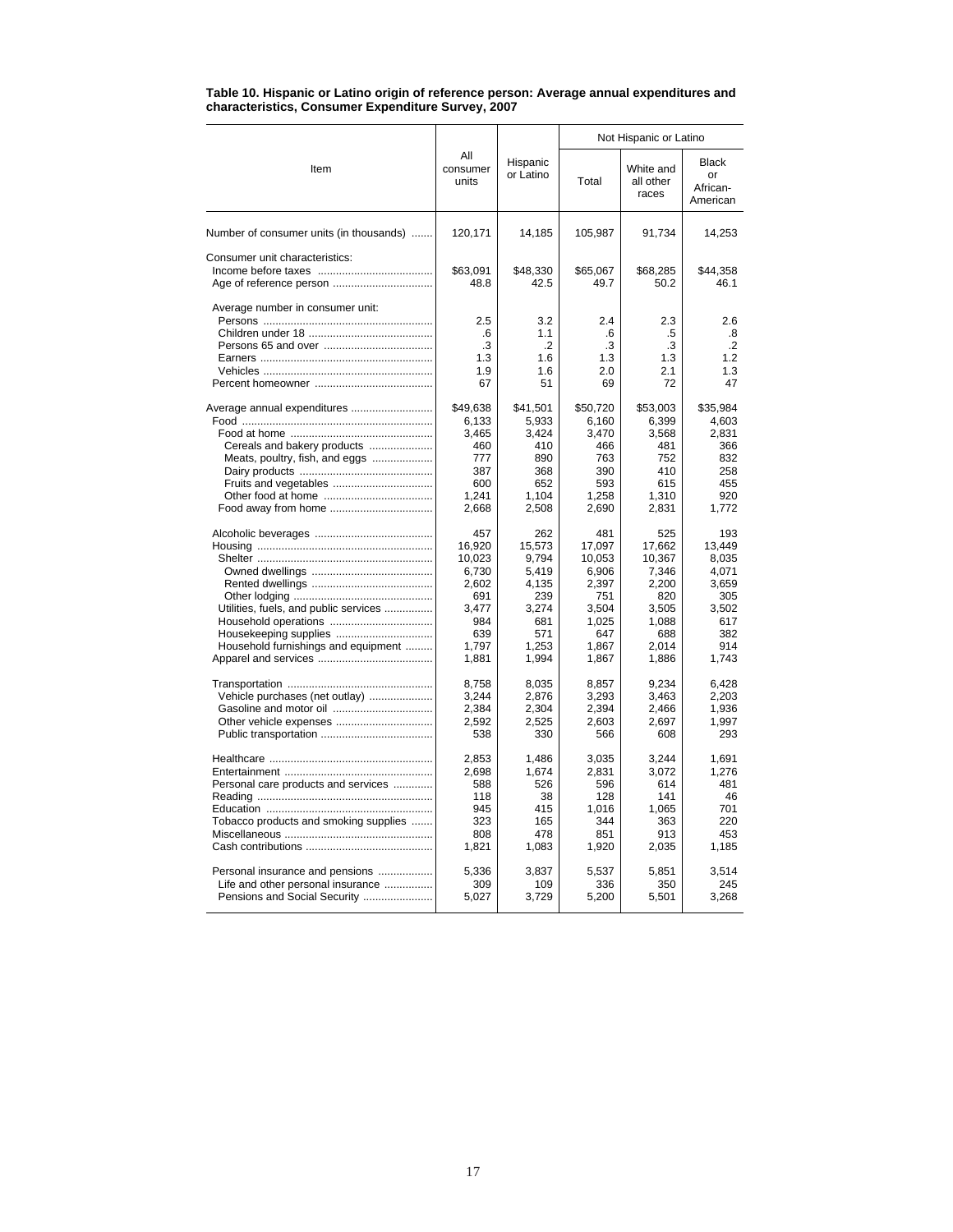|  |  |  |  |  |  | Table 11. Region of residence: Average annual expenditures and characteristics, Consumer Expenditure Survey, 2007 |  |
|--|--|--|--|--|--|-------------------------------------------------------------------------------------------------------------------|--|
|--|--|--|--|--|--|-------------------------------------------------------------------------------------------------------------------|--|

| Item                                | All<br>consumer<br>units | Northeast      | Midwest        | South          | West           |
|-------------------------------------|--------------------------|----------------|----------------|----------------|----------------|
|                                     | 120,171                  | 22,382         | 27,462         | 43,152         | 27,176         |
| Consumer unit characteristics:      |                          |                |                |                |                |
|                                     | \$63.091                 | \$69.937       | \$59.389       | \$58.224       | \$68.923       |
|                                     | 48.8                     | 50.5           | 48.4           | 48.8           | 47.9           |
| Average number in consumer unit:    |                          |                |                |                |                |
|                                     | 2.5                      | 2.4            | 2.4            | 2.5            | 2.6            |
|                                     | .6                       | .6             | .6             | .7             | .7             |
|                                     | .3                       | .3             | .3             | .3             | .3             |
|                                     | 1.3                      | 1.3            | 1.4            | 1.3            | 1.4            |
|                                     | 1.9                      | 1.6            | 2.1            | 1.9            | 2.0            |
|                                     | 67                       | 64             | 69             | 69             | 63             |
|                                     | \$49,638                 | \$51,624       | \$48,014       | \$45,464       | \$56,291       |
|                                     | 6.133                    | 6.419          | 5.793          | 5,780          | 6.811          |
|                                     | 3,465                    | 3,595          | 3,252          | 3,311          | 3,822          |
|                                     | 460                      | 495            | 444            | 438            | 480            |
|                                     | 777                      | 832            | 691            | 770            | 830            |
|                                     | 387                      | 400            | 375            | 366            | 422            |
|                                     | 600                      | 647            | 546            | 552            | 693            |
|                                     | 1.241<br>2,668           | 1.221<br>2,824 | 1.196<br>2,541 | 1.185<br>2,470 | 1.396<br>2,988 |
|                                     |                          |                |                |                |                |
|                                     | 457                      | 508            | 501            | 382            | 488            |
|                                     | 16.920                   | 19.085         | 15.380         | 14.911         | 19.885         |
|                                     | 10,023                   | 11,640         | 8,839          | 8,233          | 12,729         |
|                                     | 6.730                    | 7.616          | 6.238          | 5.723          | 8.097          |
|                                     | 2,602                    | 3,036          | 1,883          | 2,072          | 3,811          |
|                                     | 691                      | 988            | 717            | 437            | 821            |
|                                     | 3,477                    | 3,832          | 3,323          | 3,547          | 3,229          |
|                                     | 984                      | 1.011          | 855            | 933            | 1.174          |
|                                     | 639                      | 576            | 620            | 595            | 782            |
| Household furnishings and equipment | 1.797                    | 2.026          | 1.742          | 1.604          | 1.970          |
|                                     | 1,881                    | 2,068          | 1,866          | 1,692          | 2,042          |
|                                     | 8,758                    | 8,014          | 8,684          | 8,485          | 9,882          |
|                                     | 3,244                    | 2,508          | 3,407          | 3,216          | 3,729          |
|                                     | 2,384                    | 2,080          | 2,408          | 2,522          | 2.389          |
|                                     | 2,592                    | 2,678          | 2,418          | 2,378          | 3,042          |
|                                     | 538                      | 749            | 451            | 368            | 721            |
|                                     | 2,853                    | 2,645          | 3,097          | 2,800          | 2,860          |
|                                     | 2,698                    | 2,811          | 2,585          | 2,320          | 3,319          |
|                                     | 588                      | 609            | 544            | 565            | 650            |
|                                     | 118                      | 135            | 126            | 89             | 140            |
|                                     | 945                      | 1,163          | 1,187          | 744            | 842            |
|                                     | 323                      | 361            | 365            | 332            | 234            |
|                                     | 808                      | 826            | 778            | 652            | 1.071          |
|                                     | 1,821                    | 1,421          | 1,792          | 1,762          | 2,275          |
|                                     | 5,336                    | 5,558          | 5,315          | 4,948          | 5,791          |
|                                     | 309                      | 342            | 347            | 298            | 262            |
|                                     | 5,027                    | 5,216          | 4,968          | 4,650          | 5,529          |
|                                     |                          |                |                |                |                |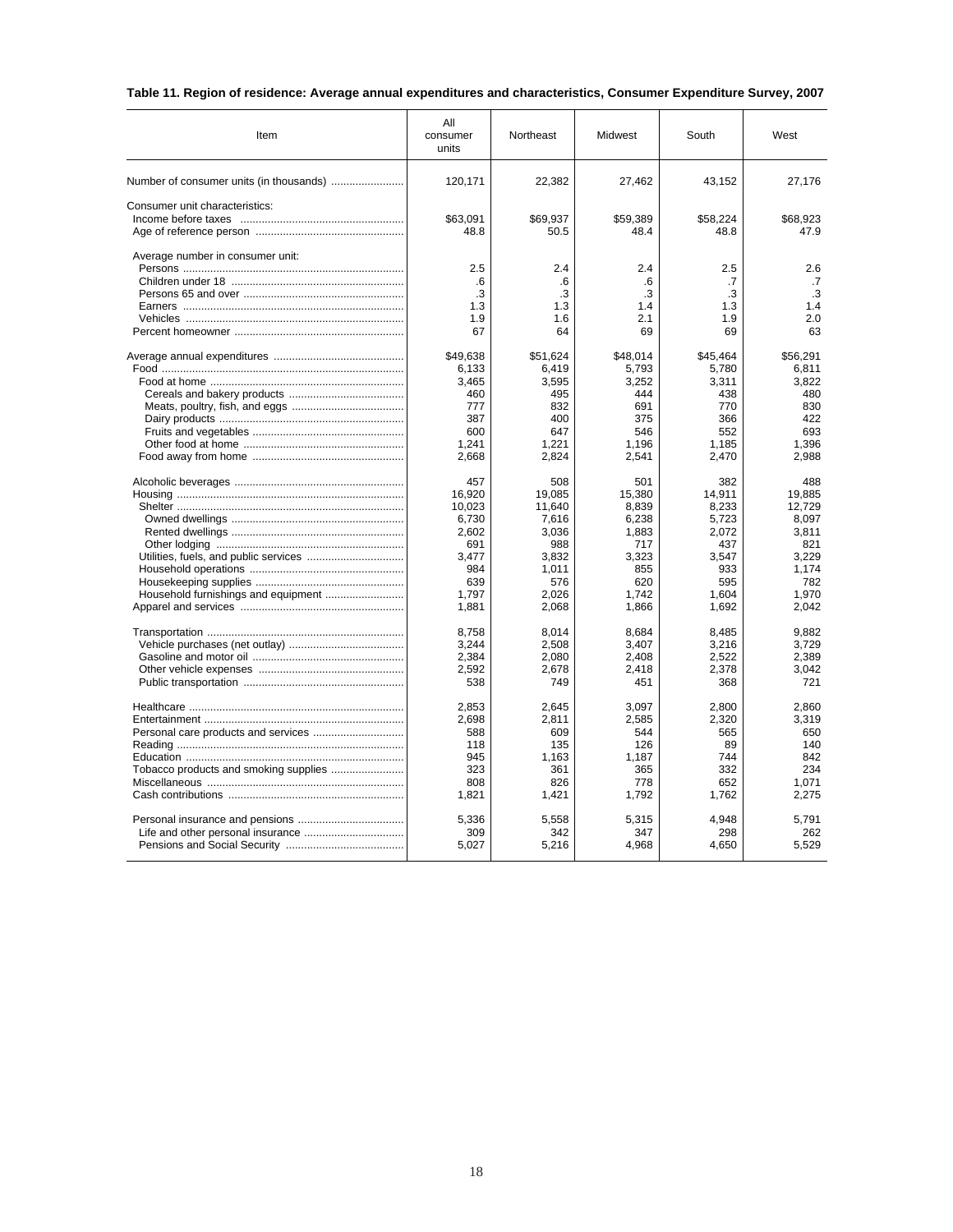# **Table 12. Occupation of reference person: Average annual expenditures and characteristics, Consumer Expenditure Survey, 2007**

|                                                                              | Wage and salary earners      |                                        |                                  |                                                |                        |                                          |                                              |                                    | All other.                    |
|------------------------------------------------------------------------------|------------------------------|----------------------------------------|----------------------------------|------------------------------------------------|------------------------|------------------------------------------|----------------------------------------------|------------------------------------|-------------------------------|
| Item                                                                         | Self-<br>employed<br>workers | Total<br>wage and<br>salary<br>earners | Managers<br>and<br>professionals | Technical,<br>sales and<br>clerical<br>workers | Service<br>workers     | Construction<br>workers and<br>mechanics | Operators,<br>fabricators<br>and<br>laborers | Retired                            | including<br>not<br>reporting |
| Number of consumer units (in thousands)                                      | 5,471                        | 79,622                                 | 30,543                           | 21,668                                         | 13,178                 | 4,663                                    | 9,570                                        | 20,658                             | 14,419                        |
| Consumer unit characteristics:<br>Age of reference person                    | \$90,530<br>48.4             | \$71,518<br>43.0                       | \$99,577<br>44.5                 | \$60,210<br>42.0                               | \$47,797<br>41.8       | \$56,150<br>41.6                         | \$47,715<br>43.0                             | \$35,040<br>73.5                   | \$46,341<br>45.7              |
| Average number in consumer unit:<br>Children under 18<br>Persons 65 and over | 2.6<br>.7<br>$\cdot$<br>1.8  | 2.6<br>.7<br>$\cdot$ 1<br>1.7          | 2.6<br>.7<br>$\cdot$ 1<br>1.7    | 2.6<br>.8<br>$\cdot$ 1<br>1.7                  | 2.6<br>.8<br>.1<br>1.7 | 2.7<br>.7<br>$\cdot$ 1<br>1.8            | 2.6<br>.7<br>.1<br>1.7                       | 1.7<br>$\cdot$ 1<br>1.2<br>$\cdot$ | 2.9<br>.9<br>$\cdot$<br>.7    |
|                                                                              | 2.2                          | 2.1                                    | 2.2                              | 2.0                                            | 1.8                    | 2.4                                      | 2.0                                          | 1.6                                | 1.6                           |
| Percent homeowner                                                            | 76                           | 65                                     | 76                               | 60                                             | 53                     | 61                                       | 58                                           | 79                                 | 56                            |
| Average annual expenditures                                                  | \$63,455                     | \$53.873                               | \$69.510                         | \$48,509                                       | \$40,246               | \$44.100                                 | \$39.377                                     | \$35.424                           | \$41.661                      |
|                                                                              | 7,236                        | 6,614                                  | 7.988                            | 6.222                                          | 5.321                  | 5,610                                    | 5,276                                        | 4,420                              | 5.643                         |
|                                                                              | 4,039                        | 3,582                                  | 4,090                            | 3,394                                          | 3,110                  | 3,382                                    | 3,082                                        | 2,813                              | 3,592                         |
| Cereals and bakery products                                                  | 502                          | 477                                    | 548                              | 450                                            | 418                    | 435                                      | 403                                          | 382                                | 465                           |
| Meats, poultry, fish, and eggs                                               | 881                          | 796                                    | 833                              | 790                                            | 732                    | 846                                      | 753                                          | 629                                | 853                           |
|                                                                              | 457                          | 401                                    | 463                              | 377                                            | 350                    | 373                                      | 342                                          | 315                                | 394                           |
| Fruits and vegetables                                                        | 728                          | 612                                    | 753                              | 531                                            | 531                    | 529                                      | 486                                          | 537                                | 584                           |
| Other food at home                                                           | 1,472                        | 1,295                                  | 1,494                            | 1,246                                          | 1,079                  | 1,199                                    | 1,099                                        | 950                                | 1,295                         |
| Food away from home                                                          | 3,197                        | 3,033                                  | 3,898                            | 2,827                                          | 2,212                  | 2,227                                    | 2,194                                        | 1,607                              | 2,052                         |
| Alcoholic beverages                                                          | 508                          | 525                                    | 653                              | 503                                            | 351                    | 602                                      | 359                                          | 303                                | 294                           |
|                                                                              | 20,678                       | 18,187                                 | 23,295                           | 16,579                                         | 13,869                 | 15,107                                   | 12,932                                       | 12,274                             | 15,181                        |
|                                                                              | 12,326                       | 10,985                                 | 14,337                           | 9,966                                          | 8,246                  | 8,886                                    | 7,391                                        | 6,455                              | 8,945                         |
|                                                                              | 9,088                        | 7,434                                  | 10,635                           | 6,379                                          | 4,596                  | 5,667                                    | 4,371                                        | 4,277                              | 5,467                         |
| Rented dwellings                                                             | 2,335                        | 2,817                                  | 2,419                            | 3,070                                          | 3,310                  | 2,958                                    | 2,765                                        | 1,635                              | 2,902                         |
|                                                                              | 903                          | 735                                    | 1,282                            | 517                                            | 340                    | 261                                      | 255                                          | 543                                | 577                           |
| Utilities, fuels, and public services                                        | 3,964                        | 3,587                                  | 4,077                            | 3,432                                          | 3,097                  | 3,449                                    | 3,115                                        | 3,022                              | 3,338                         |
| Household operations                                                         | 1,261                        | 1,085                                  | 1,588                            | 1,039                                          | 572                    | 618                                      | 519                                          | 726                                | 690                           |
| Housekeeping supplies                                                        | 833                          | 597                                    | 707                              | 601                                            | 444                    | 539                                      | 468                                          | 791                                | 579                           |
| Household furnishings and equipment                                          | 2,294                        | 1,932                                  | 2,586                            | 1,540                                          | 1,510                  | 1,615                                    | 1,439                                        | 1,280                              | 1,628                         |
| Apparel and services                                                         | 2,366                        | 2,116                                  | 2,740                            | 1,901                                          | 1,646                  | 1,402                                    | 1,569                                        | 1,044                              | 1,649                         |
|                                                                              | 10,139                       | 9,609                                  | 11,448                           | 8,881                                          | 7,989                  | 8,586                                    | 8,102                                        | 5,970                              | 7,544                         |
| Vehicle purchases (net outlay)                                               | 3.416                        | 3,553                                  | 4,189                            | 3,263                                          | 3,096                  | 3,363                                    | 2,899                                        | 2,169                              | 3.014                         |
| Gasoline and motor oil                                                       | 2,784                        | 2,662                                  | 2,896                            | 2,589                                          | 2,288                  | 2,780                                    | 2,542                                        | 1,432                              | 2,055                         |
| Other vehicle expenses                                                       | 3,139                        | 2,822                                  | 3,431                            | 2,621                                          | 2,263                  | 2,145                                    | 2,424                                        | 1,969                              | 2,020                         |
|                                                                              | 801                          | 571                                    | 932                              | 408                                            | 343                    | 298                                      | 236                                          | 399                                | 455                           |
|                                                                              | 3,566                        | 2,486                                  | 3,097                            | 2,398                                          | 1,827                  | 1.974                                    | 1,887                                        | 4,380                              | 2,420                         |
|                                                                              | 4,389                        | 2,884                                  | 3,992                            | 2,445                                          | 1,932                  | 2,310                                    | 1,907                                        | 1,852                              | 2,278                         |
| Personal care products and services                                          | 700                          | 627                                    | 847                              | 574                                            | 446                    | 448                                      | 374                                          | 514                                | 438                           |
|                                                                              | 151                          | 116                                    | 175                              | 100                                            | 62                     | 62                                       | 62                                           | 141                                | 81                            |
|                                                                              | 1,139                        | 1,154                                  | 1,821                            | 909                                            | 691                    | 479                                      | 545                                          | 279                                | 674                           |
| Tobacco products and smoking supplies                                        | 283                          | 345                                    | 262                              | 334                                            | 346                    | 598                                      | 514                                          | 187                                | 408                           |
|                                                                              | 919                          | 874                                    | 1,145                            | 882                                            | 562                    | 665                                      | 520                                          | 647                                | 633                           |
| Cash contributions                                                           | 2,369                        | 1,772                                  | 2,686                            | 1,254                                          | 1,178                  | 1,196                                    | 1,122                                        | 2,167                              | 1,395                         |
| Personal insurance and pensions                                              | 9.011                        | 6,563                                  | 9,359                            | 5,529                                          | 4,026                  | 5,063                                    | 4,209                                        | 1,246                              | 3.025                         |
| Life and other personal insurance                                            | 398                          | 317                                    | 444                              | 276                                            | 177                    | 272                                      | 219                                          | 305                                | 240                           |
| Pensions and Social Security                                                 | 8,612                        | 6,246                                  | 8,915                            | 5,253                                          | 3,849                  | 4,791                                    | 3,990                                        | 941                                | 2,785                         |